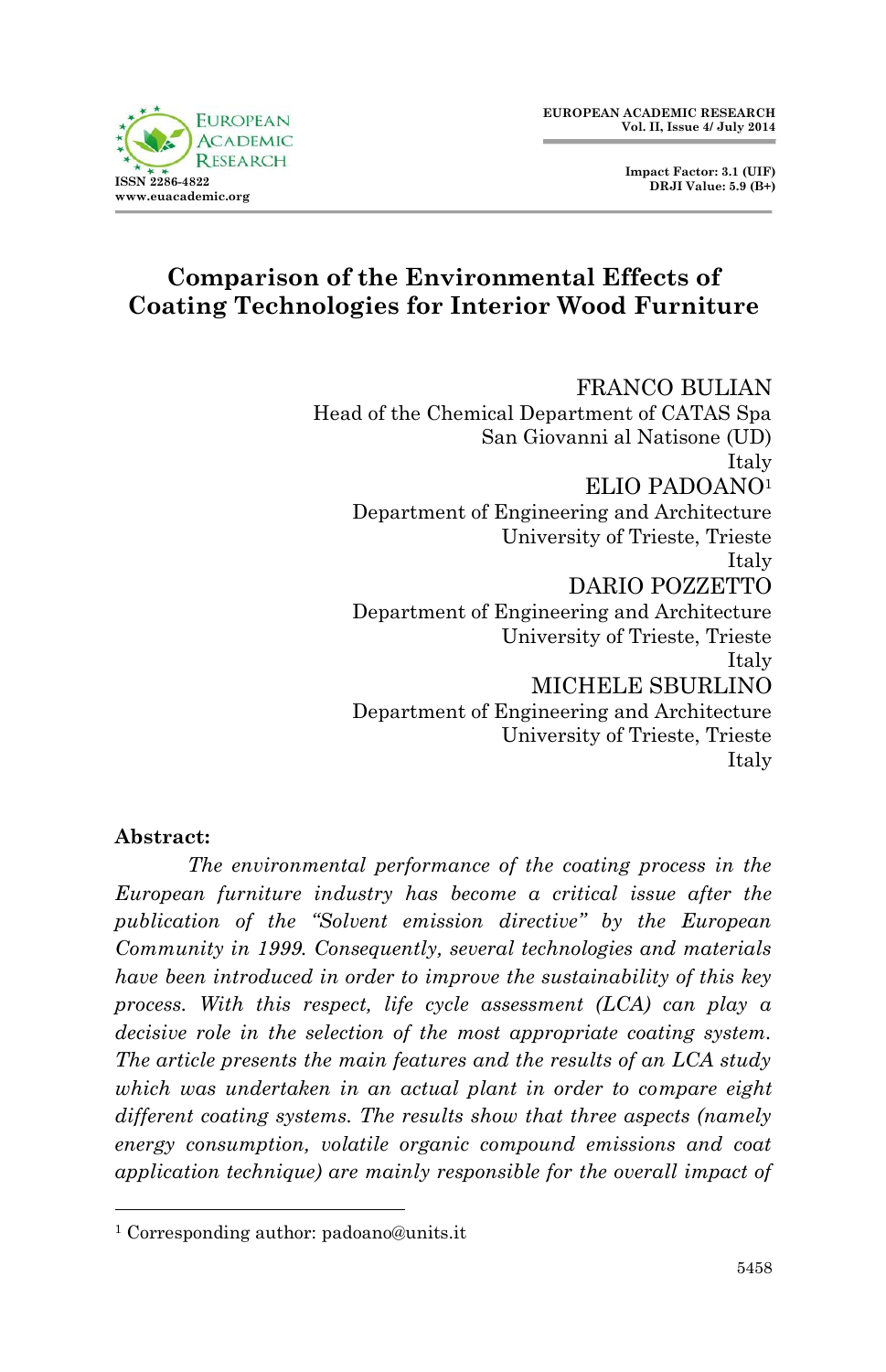*the process and that the most promising technologies are those which have small impacts with respect to those aspects.*

**Key words:** furniture; wood; wooden products; coating; life cycle assessment; LCA; Best Available Technologies; BAT; product finishing; cleaner technology; solvent

# **1 Introduction**

The wood furniture industry accounts for 6% of the annual production volume of Italian manufacturing (source: Italian Ministry of Economic Development) and has maintained for several decades a strong reputation in national and international markets because of the design and quality of its products. Small and medium-sized enterprises (SMEs), which constitute the main part of the sector, had some competitive advantages in the past, such as the high service flexibility and the ability to provide highly customized products. Nevertheless, they have shown a limited capability to introduce frequent innovations in processes. Regarding environmental innovation, wood furniture SMEs rarely have been pro-active, conversely they have searched and applied cleaner technologies or practices mainly in response to external pressure (Borga et al., 2009). In this respect, the environmental regulations and standards adopted by the European Union have played a decisive role to push manufacturers into adopting an environmental policy (European Commission, 2009).

The study presented in the paper refers, in particular, to coating of wood furniture, a process which has been especially affected by the European Union's regulations concerning the prevention and control of pollution and the production and use of hazardous substances, in particular volatile organic compounds (VOCs) contained in solvent-based paints (Roux, 2004). In the first place, manufacturers reacted to the directive by installing systems for abating gaseous pollutants while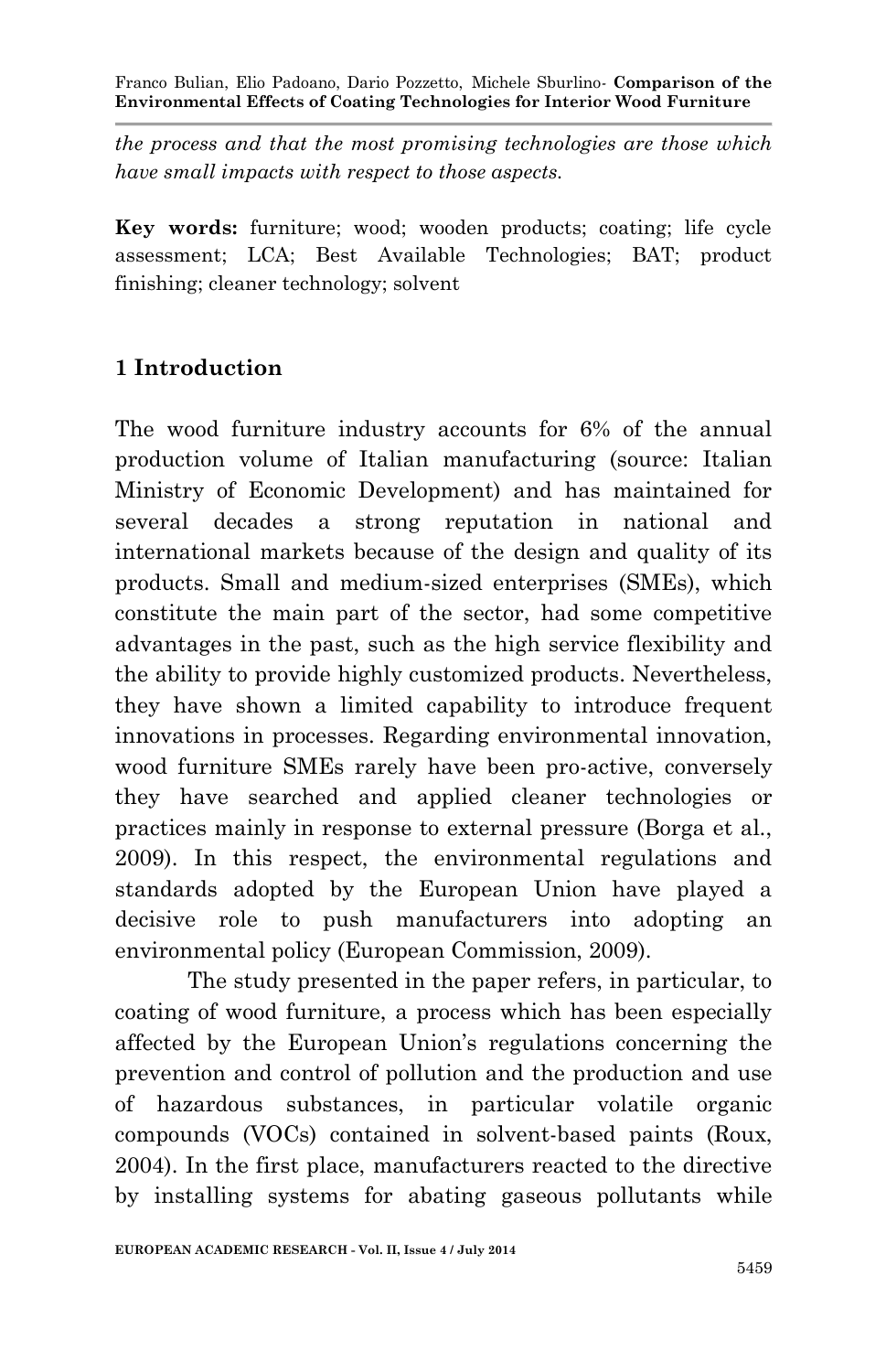preserving solvent technology. Nonetheless, a tendency to innovate products and processes, by limiting pollutants at the source, has been growing in recent years due to the availability of coatings with less organic solvent. Therefore, furniture manufacturers need to select the technology which may assure results in line with their environmental policy and meet the set economic and quality requirements.

The eight coating systems considered in the study are technically and economically feasible for SMEs as they usually require only minor revisions to the existing plants. The focus of the comparison was the environmental performance of the technologies and, in this regard, a life cycle assessment (LCA) of each solution was performed. The study aimed to identify the solutions with the least overall environmental impact and to individuate the factors which mainly contribute to the impact. In section 2, the main environmental issues of the wooden furniture sector are outlined and the main coating technologies are introduced. The "Materials and methods" section describes the coating technologies which were investigated and the principal assumptions and features of the LCA study. Finally, in section 4, the results of the assessment are summarized and discussed, and some conclusions are drawn.

# **2 Background**

# **2.1 Environmental issues and regulation in the furniture industry**

Over the last ten years, Italian wood furniture manufacturers have devoted increasing attention to the environmental performance of their products and processes. This fact may be related to the influence played by different factors: national and international regulation, customers' requirements and initiatives of the specific industry sector (Arena et al., 2009). Such factors are not specific of the furniture industry, but their relative importance can differ from that found in other business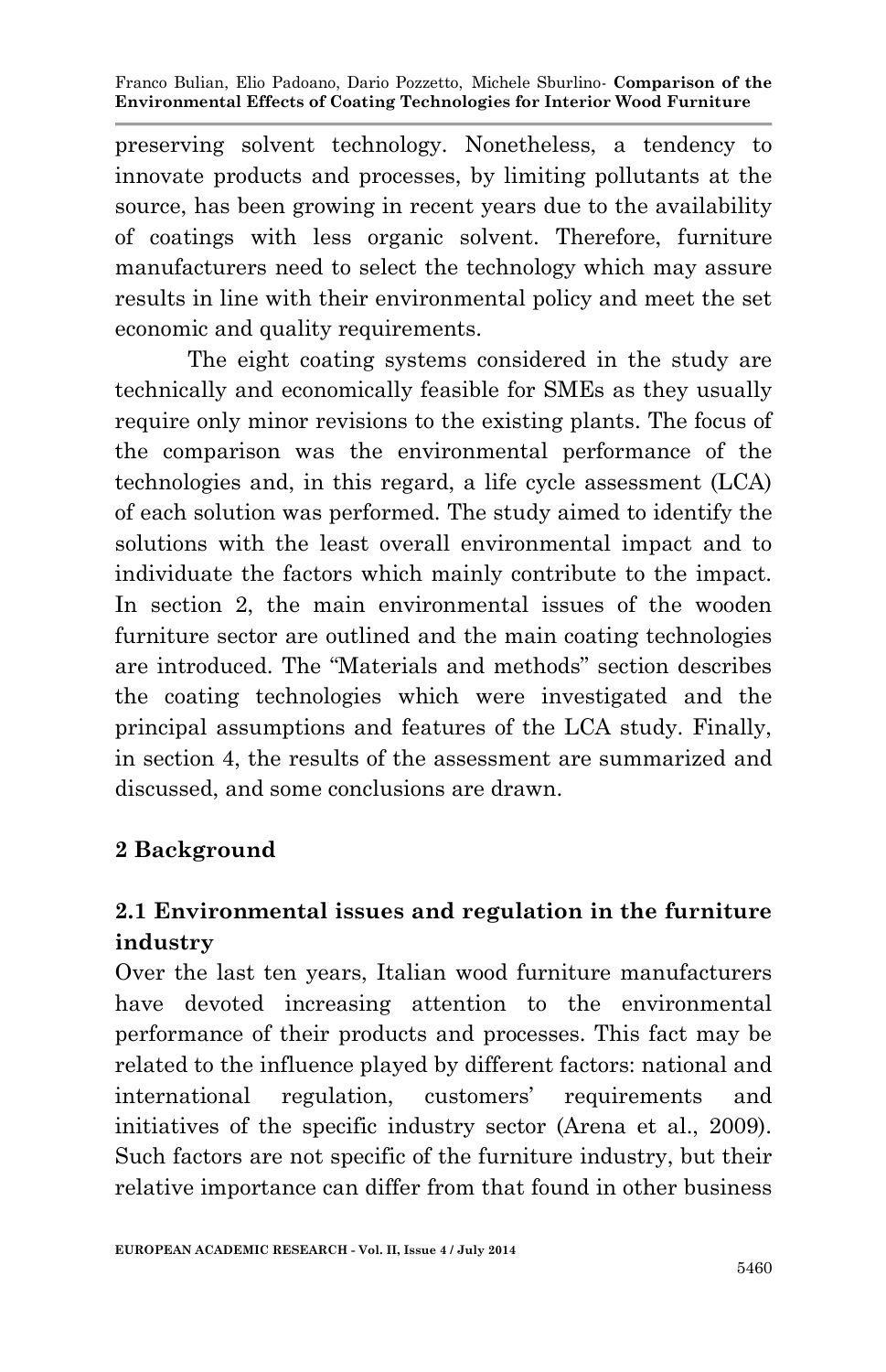sectors. In Italy small and medium-sized enterprises make up the largest part of the furniture industry; therefore, some aspects which are typical of industries of this size, such as the unification of ownership and management, the scarcity of resources, productivity as the main driver of technological innovation (Hall et al., 2009), play an important role in defining their environmental awareness and their readiness and capability to innovate (Ciliberti et al., 2008; Coppa and Sriramesh, 2013). The environmental design and management of products can facilitate the promotion of the product lifecycle management (PLM) approach and its methods in SMEs (Bras, 2009), even if there is a need to adopt appropriate guidelines so as to transform the PLM's concept into a competitive factor in such organisations (Batemburg et al., 2006).

As far as wood furniture is concerned, Italian manufacturers have traditionally focused their attention on design, usability and aesthetics of the finished product as these have been considered as distinctive features of Italian furniture style in the target markets (mainly Italy and Europe). Still, the consumers' demand for products with a reduced environmental impact, which has been growing during the last decade, and the environmental regulation adopted by European countries have put pressure on the sector to introduce product and process innovation. Some SMEs have started to redesign their processes and products according to the principles of Design for Manufacturing and Green Manufacturing to deal with the competition of producers from other countries (González-García et al., 2011; Parikka-Alhola, 2008), in particular in the market segments where customers' willingness to pay is higher (Bovea and Wang, 2007), or because they have been fostered by partners which promote green supply chains (Srivastava, 2007). Nevertheless, the main reactions of SMEs have been to search and apply affordable technological solutions to pre-existing processes, whereas they seem to have underrated the economic and competitive advantages of ecodesign and cleaner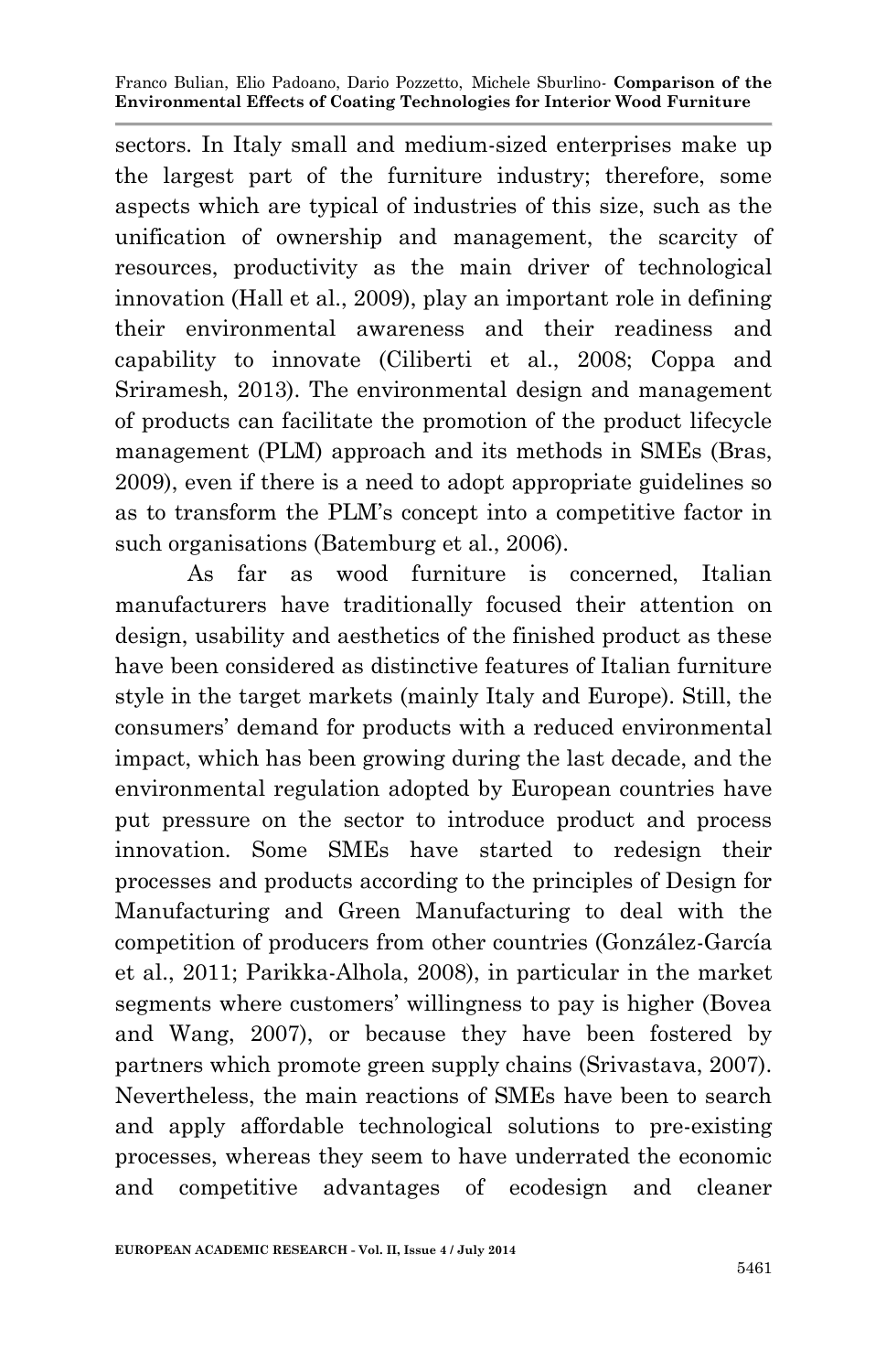innovation, which are confirmed by several studies (see e.g. Finster et al., 2001; Frondel et al., 2008).

The main efforts of Italian manufacturers have been focused on the improvement of materials and processes related to wood based panels and their finishes so as to reduce the overall environmental burden of products throughout their life cycle; in effect, these solutions have been applied effectively in other countries (Bovea and Vidal, 2004). In particular, the finishing of visible furniture components (e.g. fronts or cabinet doors) contributes to the aesthetic value and durability of wood furniture products and, in this respect, coating still has a prominent role. Processing and use of coating materials may have significant health and environmental effects throughout their life cycle (Scruggs, 2013), but application techniques and technologies contribute as well to the overall environmental impact that can be ascribed to this finishing process (Gustafsson and Börjesson, 2007): a careful assessment is therefore needed in order to support the selection of the techniques which are able to meet the quality requirements and to achieve the financial and environmental policy goals set by a company (Bovea and Pérez-Belis, 2012; Geldermann and Rentz, 2005).

Life cycle assessment is a mature methodology which is employed to analyse and assess the overall environmental impact of products and processes (see e.g. Curran, 1996; Guinée et al., 2011). LCA has been adopted by the European Union as a standard and is considered as an essential tool to enable the diffusion of life cycle thinking and environmental innovation among industries (Ansems et al., 2005; European Commission, 2011). As far as coating products are concerned, LCA studies have been focused on the impacts on human health attributable to the production, manipulation and use of hazardous substances (Askham et al., 2012; Meijer et al., 2005; Olsen et al., 2001).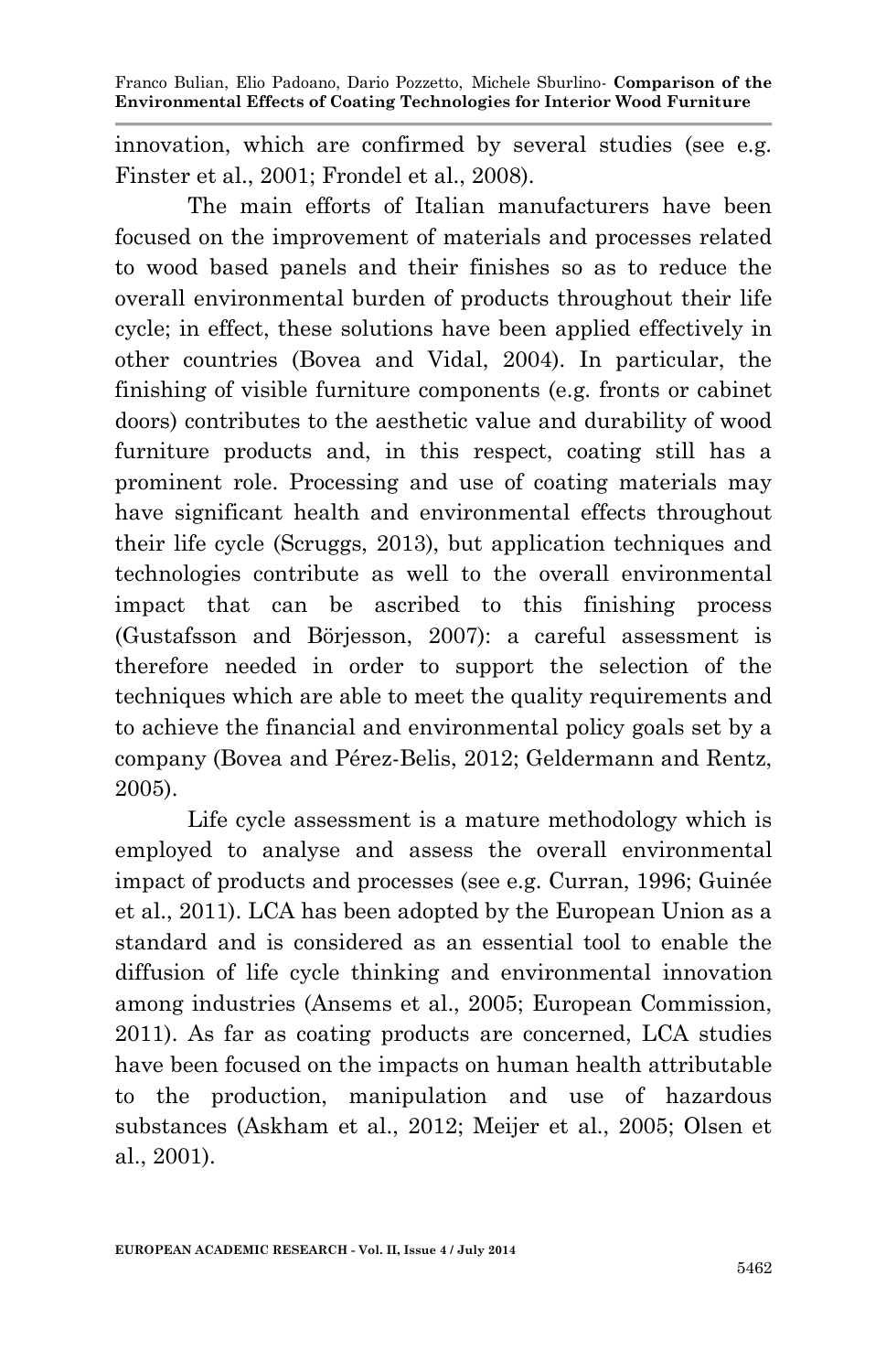Indeed, the evaluation of the environmental performance of coating products and processes has become critical after the European Council Directive 1999/13/EC or "Solvent Emissions Directive" (European Council, 1999) which sets strict limits to the emission of Volatile Organic Compounds (VOCs) as they are a source of risks to human health. The directive is aimed at assuring safety and protection for health both in the workplace and the areas surrounding industrial facilities. It regulates limit values, improvement criteria of processes and structures, and methods of analysis and assessment of emissions produced by industrial plants. Since the adoption of the directive, customers have requested coating products with low VOC content; therefore, this feature has been a key driver of product innovation both for producers and users of coating materials. As for the coating of wood products, the norm must be applied by manufacturers using an annual quantity of solvent of 15 tons or more with respect to the nominal production capacity of the plant. Manufacturing plants which are subjected to the norm must respect the limit values of both collected and fugitive emissions or the limit values of total emission; in addition, they must comply with the prescriptions included in the same norm.

In this respect, a pivotal role is played by another directive adopted by the European Union: the Directive 96/61/EC of the 24 September 1996 concerning Integrated Pollution Prevention and Control ("IPPC Directive") which was then updated and codified as "Directive 2008/1/EC" (European Parliament, 2008). The Solvent Emissions Directive directly refers to 96/61/EC as it states that the total emission values must be obtained by means of the application of the Best Available Techniques (BAT), namely technologies and practices with minimum environmental impacts and acceptable costs. According to the IPPC Directive, BAT form the basis for the identification of the limit values of emission and the licensing system of an industrial installation. Moreover, the selection and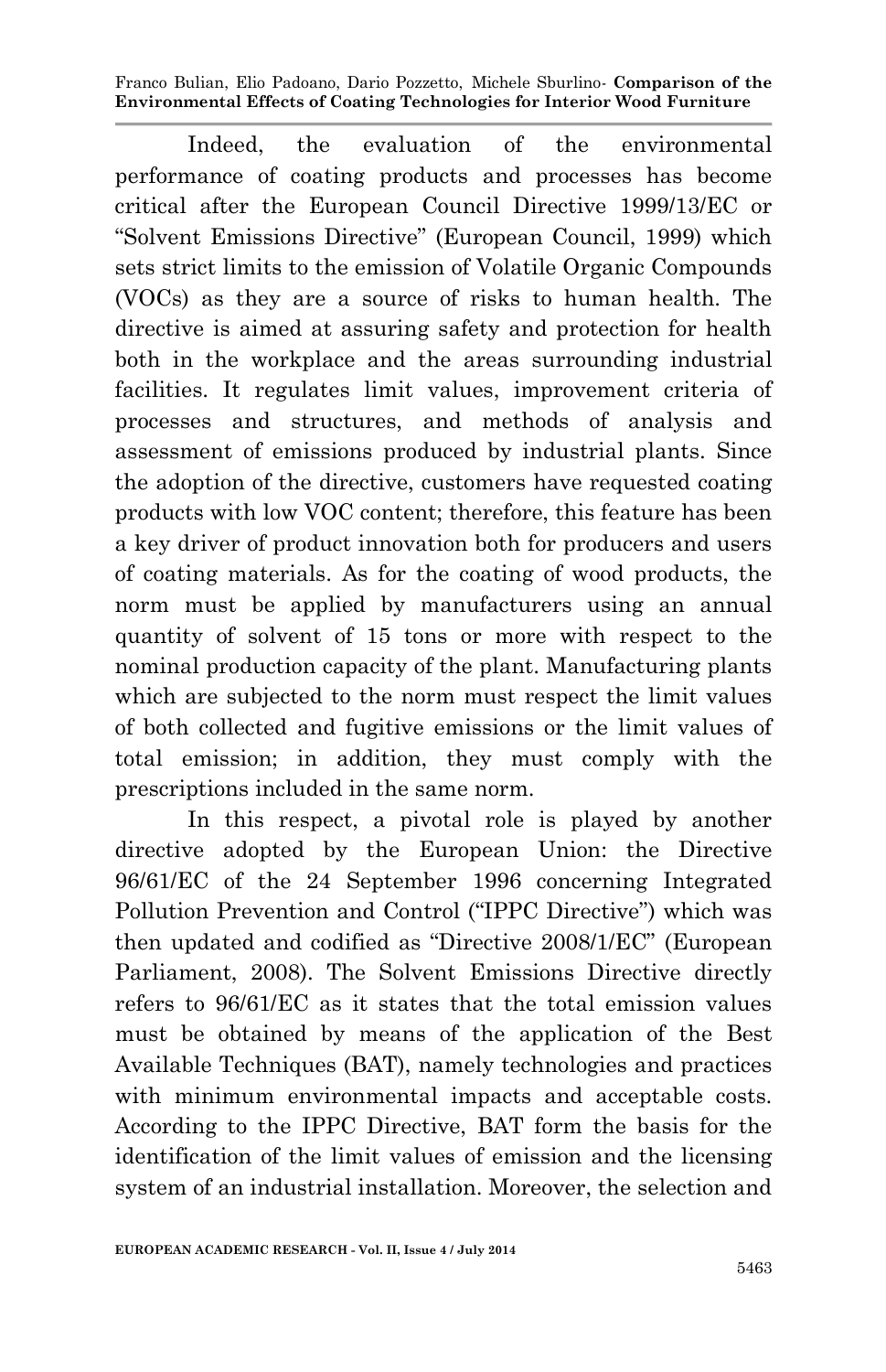implementation of BAT not only may improve the environmental performance of production activities, they also may trigger an innovation process towards cleaner production, as confirmed by several studies (Breedveld, 2000; Cikankowitz and Laforest, 2013). Besides, the role of regulations as drivers of environmental improvement of industrial activities is confirmed in studies which were carried out in Canada (Taylor, 2006), Ireland and Italy (Testa et al., 2012).

It is noteworthy that BAT introduce two classes of techniques: "process-integrated techniques" and "end-of-pipe techniques". In the specific case of coating processes, end-ofpipe techniques include those technologies that are most effective, both in terms of cost and performance, to collect and abate gaseous pollutants. Conversely, process-integrated techniques include the utilization of raw materials with a limited content of organic solvents and the optimization of plant operation and management by reducing emissions at the source, namely using processes which can promote a more efficient use of resources. This last class of BAT can be associated to the concept of "cleaner technology" (European Environment Agency, 1999) and can have a key role in process innovation for wood furniture coating, as highlighted by Roux (2004).

A particularly effective process-integrated technique is the use of water-based coatings which have a solvent content lower than 10% to replace solvent-based coatings (which usually have a content of solvent between 60% and 80%). This solution may be economically viable even for small enterprises because, in many cases, water-borne coatings can be used without major modifications of pre-existing plants. Nonetheless, this technology should be carefully investigated: on the one hand, the effects of the change on the finished product should be verified and, on the other, the possible modifications to be introduced in the existing plant should be evaluated. Still, a first necessary step to the identification of the most promising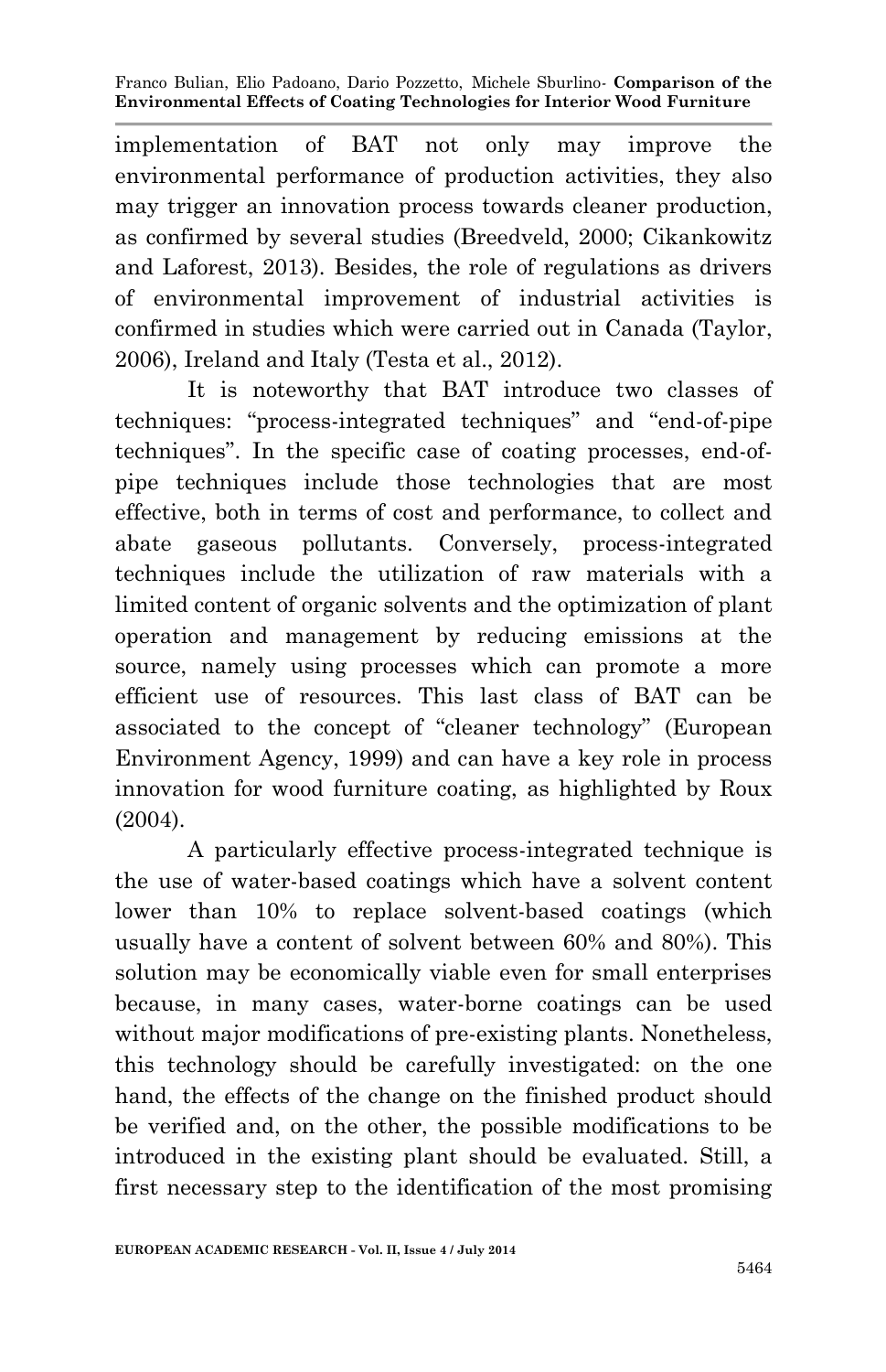technologies, is to assess the overall environmental effects of different solutions which could be applied in an existing facility, so as to identify the technologies which are in line with the environmental innovation goals of a company (Gustafsson and Börjesson, 2007). In the case study, the aim was to select, from a set of available technologies, the coating systems with the smaller environmental burden from a life cycle perspective and to identify the factors with the most significant impact. The investigated coating systems and the principal features of the LCA are presented in section 3.

### **2.2 Coating materials and processes for wooden surfaces**

The selection of the most appropriate coating system should take into consideration some aspects which relate to the particular application (Bulian and Graystone, 2009). A primary parameter is the daily amount of surface to be coated. Small factories can adopt manual application systems while large facilities use automatic lines made up of different machines: roller coaters, curtain coaters, hot air ovens, infra-red (IR) or ultra-violet (UV -- mercury and gallium lamps) drying tunnels. It is also necessary to consider the type of protection to be provided by coating to the substrate that also play an important role from an aesthetic point of view. Therefore, it is important to select the appearance of the finished product, for example in terms of gloss (matt = less than 10 gloss, semi-matt = 11 to  $35$ ) gloss, semi-gloss =  $36$  to  $60$  gloss, glossy = between  $61$  and  $80$ gloss and high gloss = higher than 81 gloss). Another key parameter is the coating thickness which determines different results in terms of appearance: closed pore, semi-open or open pore. The final result is achieved by means of different coating materials such as polyurethane, polyesters, nitrocellulose, photocuring, acrylic and so forth, even combined together in order to respond to the different market needs in terms of performance and fashion.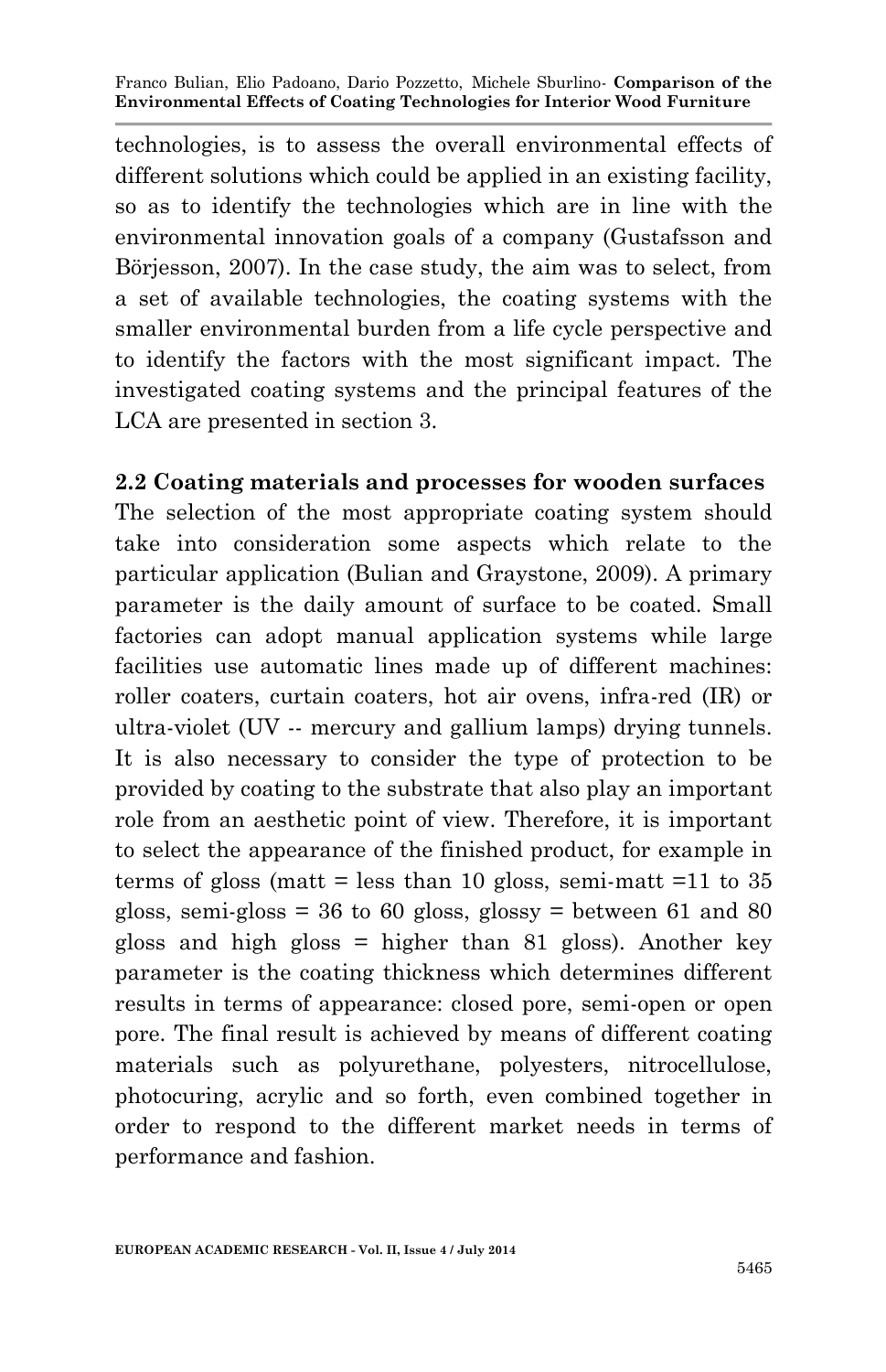Each coating system requires certain conditions to be adequately implemented, so the relative humidity of the working environment and the moisture content of wood must be perfectly controlled before starting each process. The best results are obtained under controlled conditions with a relative humidity between 30% and 75% in the working environment and a moisture content of wood between 8% and 12%. Moreover, the temperature of the application and drying systems must be within the limits considered appropriate for the use of the specific coating materials. In addition, good coating needs properly prepared surfaces (sanding process). Finally, other relevant aspects are process automation and an effective insulation of the coating line area to avoid depressurizing with possible air drafts or dust contamination.

A parameter of pivotal importance is the transfer efficiency, which represents the amount of coating material actually deposited onto the substrate with respect to the total consumption by the application system for that application. Transfer efficiency is relevant both from an economic point of view and for the environmental impact of each application, being highly variable depending on the method used. In the case of coating materials based on organic solvents, the application method with the highest transfer efficiency will cause the lowest emissions because a reduced quantity of coating material will be utilized to obtain the same result in terms of surface finishing These considerations make the case for performing a life cycle assessment of the coating materials and processes.

A LCA study analyses the overall environmental impact of the product in several stages of its life, highlighting possible improvements of its sustainability. In particular, LCA makes it possible to compare two or more products or coating systems with different environmental burdens, so as to identify the most sustainable. Such information is crucial to make decisions regarding: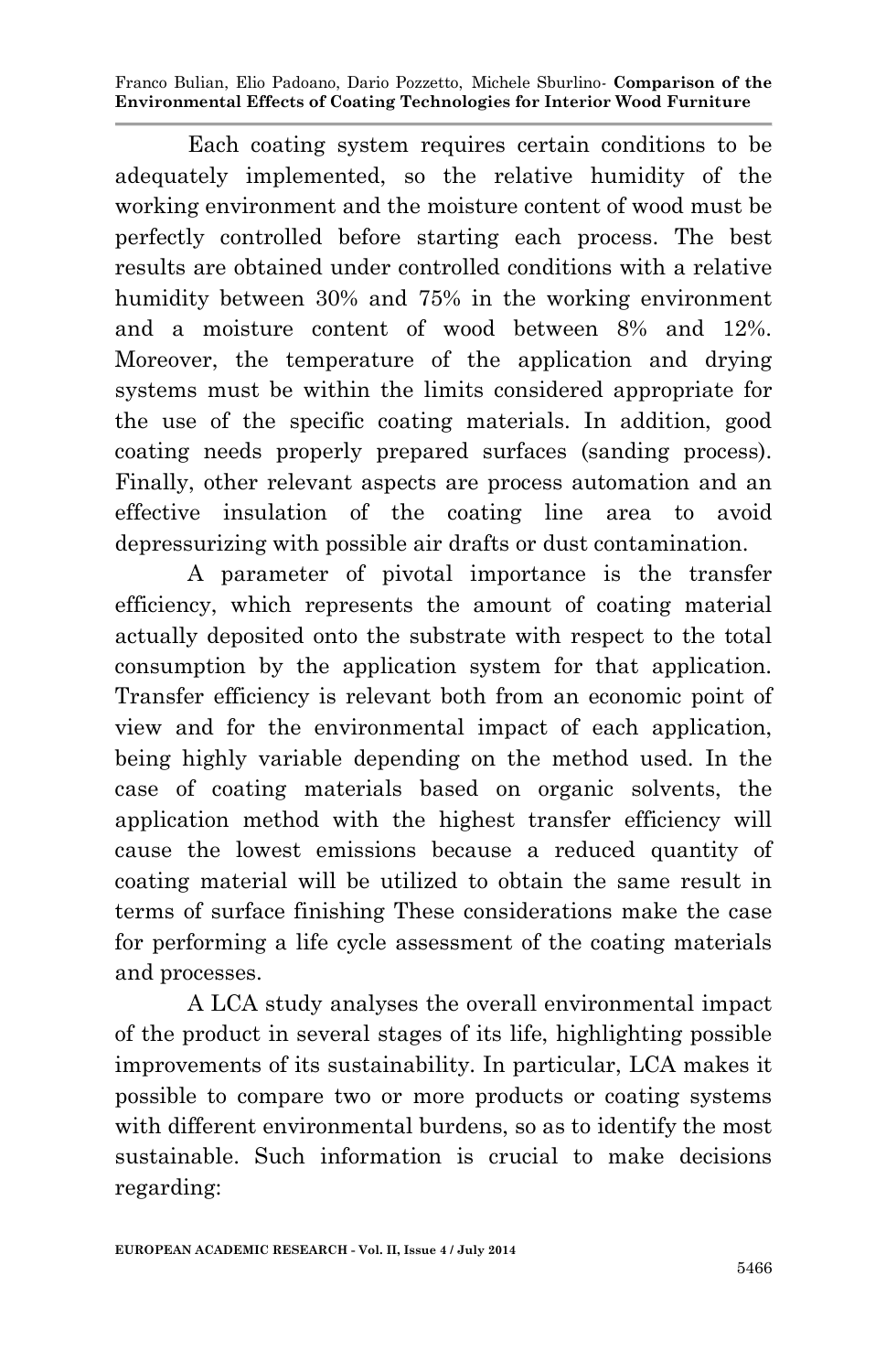- opportunities for the optimization of the products;
- strategic planning, setting priorities, designing or redesigning products and processes;
- marketing strategies geared to environmental protection such as the achievement of green labels.

The different types of coating systems may be broadly subdivided into the following categories:

- coating systems for windows based on water-borne paints or clear coatings;
- coating systems for pre-finished flooring based photocurable clear coatings:
- coating systems for flat substrates (tables, furniture, doors, etc.) generally based on polyesters or photocurable paints and clear coatings;
- coating systems for profiles generally based on solventbased or photocurable paints or clear coatings
- coating systems for shaped flat substrates (e.g. kitchen cabinet doors) based solvent-based, photocurable or water-borne paints or clear coatings;
- coating systems for three-dimensional elements (e.g. chairs) based on solvent-based or water-borne paints or clear coatings.

In sub-section 3.1 the investigated systems are outlined: they were selected as they are considered technically and economically viable by several small and medium-sized wood furniture enterprises and could affect the environmental performance of their production processes.

# **3 Materials and methods**

# **3.1 The investigated coating technologies**

The study took into consideration eight coating systems, including both solvent-based and water-borne products, which are of interest for the furniture manufacturers in Europe. The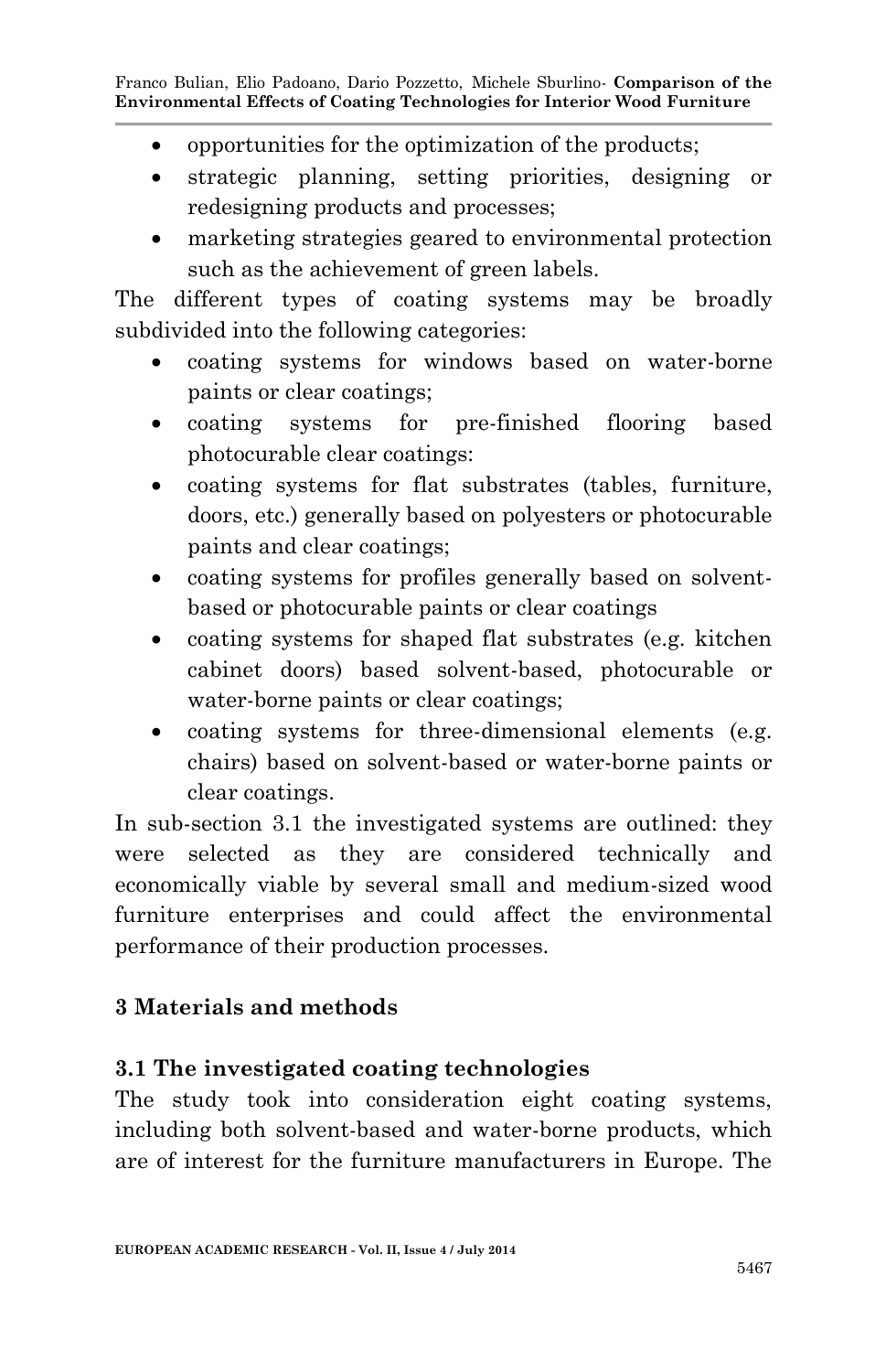systems and the technical features of the related materials and processes are summarized in the following list and tables:

- Coating system 1 (Table 1): flat panel, line speed  $= 10$ m/min; average production  $= 480$  m<sup>2</sup>/h
- Coating system 2 (Table 2): flat panel, line speed  $= 10$ m/min; average production  $= 480$  m<sup>2</sup>/h
- Coating system 3 (Table 3): flat panel, line speed  $= 4$ m/min; average production  $= 200$  m<sup>2</sup>/h
- Coating system 4 (Table 4): flat panel, average  $production = 160 \text{ m}^2/h$
- Coating system 5 (Table 5): flat panel, average  $production = 160 \text{ m}^2/h$
- Coating system 6 (Table 6): flat panel, average  $production = 160 m<sup>2</sup>/h$
- Coating system 7 (Table 7): 3D panel, average  $production = 200$  m<sup>2</sup>/h
- Coating system 8 (Table 8): flat panel, average  $production = 160 m<sup>2</sup>/h$

# **3.2 The LCA study: assumptions and methods**

The life cycle study aimed to compare the environmental burden of the above mentioned coating processes in relative (not absolute) terms. It was a "cradle-to-gate" study, therefore the stages of use and final disposal of the product were not investigated. Each process included the following stages:

- manufacturing of coating and auxiliary materials;
- coating process (main process);
- processes supporting the main process;
- management and processing of waste from the whole process.

Several important assumptions regarding the process and the coating plant were made which are broadly satisfied in actual contexts. The functional unit, to which the overall environmental burden is referred, was a finished wood panel with a surface of 1.0 m<sup>2</sup>. Energy consumption included both the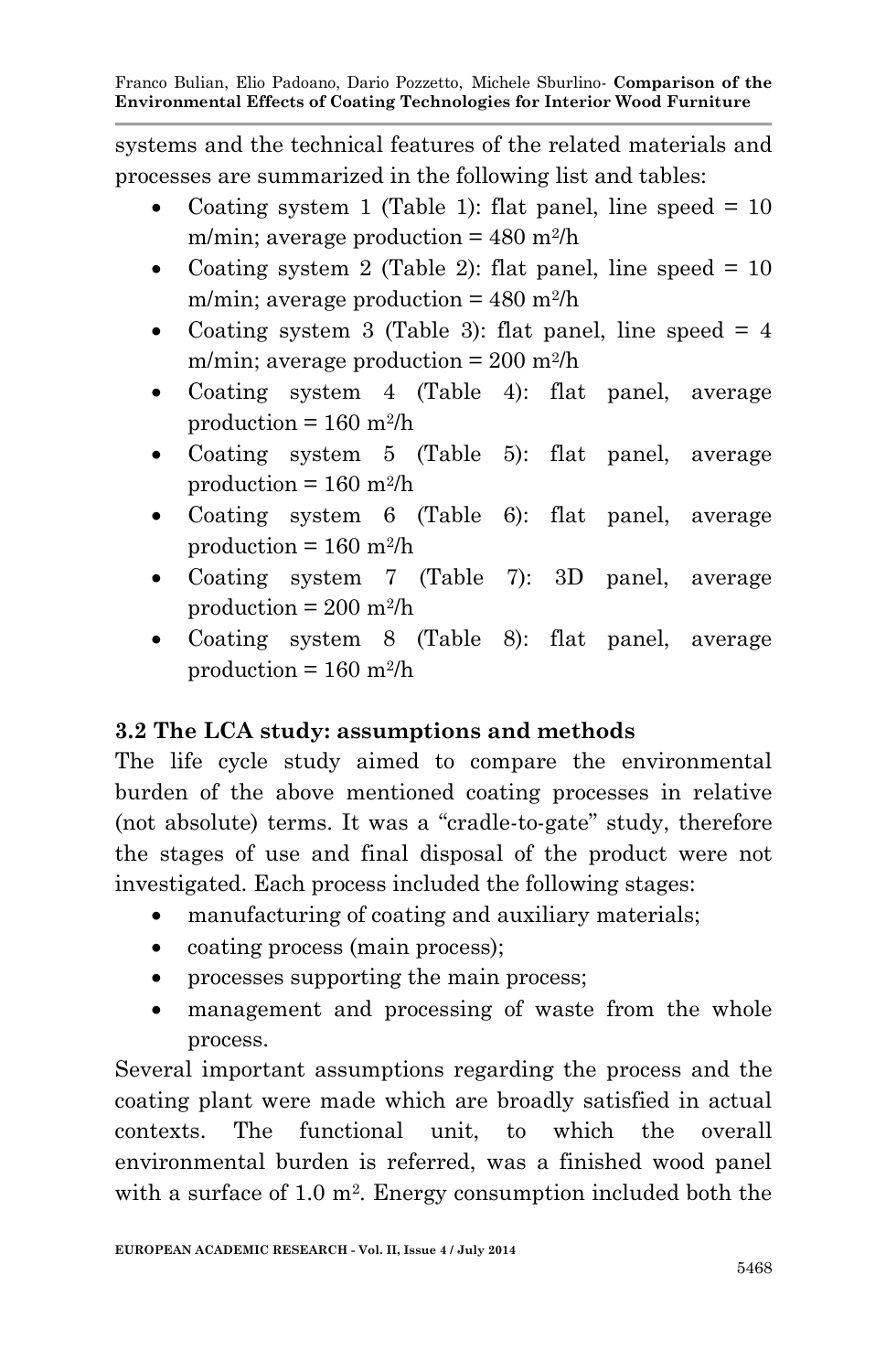whole coating process and machine setups. The energy used to produce the raw panel and to process it as waste was not computed. If the coating process complied with the Solvent Directive (water-borne technology), gaseous emissions were released to air; in order to limit VOC emission for solvent based technologies, a post-combustion system was used. In summary, air emissions taken into consideration were released during the following stages:

- manufacturing of coating and auxiliary materials;
- supply and use of natural resources, e.g. natural gas and electric power supply;
- management and processing of waste from the coating process.

The impacts related to the transport of coating materials were not included because they did not depend on the particular coating process. The input data from the Inventory Analysis are reported in Table 9: they were obtained by direct measurement at an experimental plant in which the eight coating systems were tested.

The Impact Assessment was performed by means of the LCA software GaBi 4.2 software developed by PE Consulting Group and using the CML 2001 baseline method (CML, 2001). Table 10 summarises the output data of the characterisation (impact categories) according to the CML method, while Figure 1 illustrates the overall impacts of the coating systems (1-8) normalised by CML2001 (Experts IKP - Southern Europe). Environmental related data of flows of materials and energy were obtained from the following database sources (PE: PE International; DE: data related to Germany; IT: data related to Italy):

- manufacturing of coating materials (DE: Base coat  $(H_2O;$ met) PE, DE: Clear coat  $(H<sub>2</sub>O)$  PE, DE: Base coat  $(LM;$ met) PE, DE: Clear coat (LM) PE);
- electricity production (IT: Power grid mix ELCD/PE-GaBi);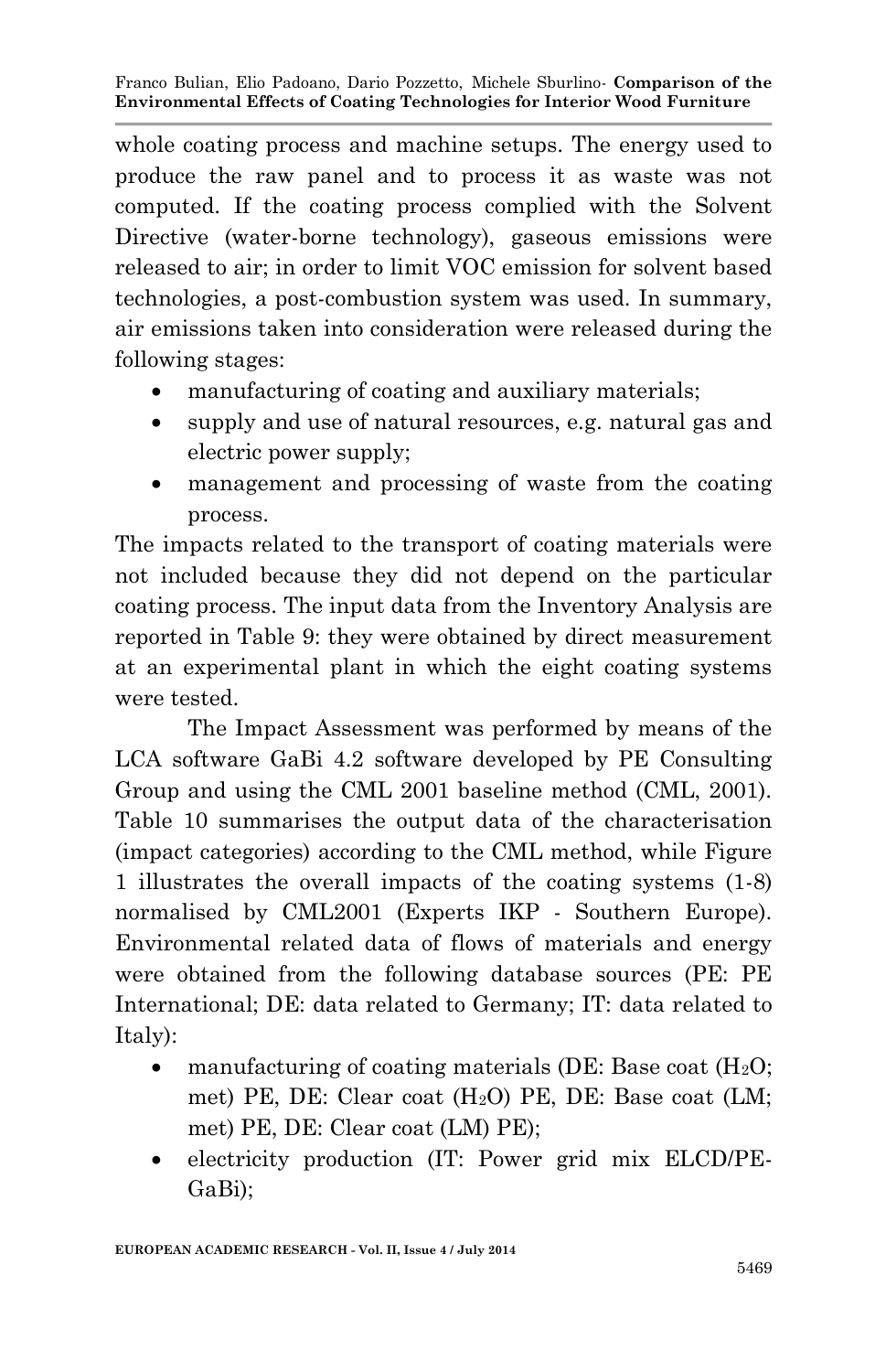- thermal energy (IT: Thermal energy from natural gas PE);
- emissions from coating (Generic PE);
- disposal of coating material (Polyurethane PU PE);
- manufacturing of containers (DE: Steel billet, electric furnace, PE );
- production of acetone (IT: Acetone PE);
- disposal of acetone (IT: Distillation of acetone).

## **4 Discussion of results and concluding remarks**

The results of the study pointed up three aspects which are critically responsible for the environmental impacts in the coating process: energy consumption, VOC emission and coat application technique; they concern different stages of the coating process and make it possible to identify the most promising technologies among those compared.

Energy consumption represents a significant part of the overall environmental burden. In particular, the production of coating materials has a notable impact on all coating systems because of the large quantity of energy needed. The main other sources of electric energy consumption are the coating plant, heating and ventilation and the UV curing equipment; energy requirements depend on operation time, therefore the impact per unit of finished product hinge on the average rate of production of the line, which is significantly higher in systems 1 and 2 (480 m<sup>2</sup>/h). Thermal energy is mainly used during the drying phases which are included in all systems but are particularly long (about 24 hours) for systems 5, 6 and 8. In Italy, a significant amount of electric energy is obtained from the combustion of natural gas which is also used in coating plants to produce thermal energy: this is responsible for the emission of carbon dioxide which, in turn, affects the normalised impact category "Global Warming Potential" of CML.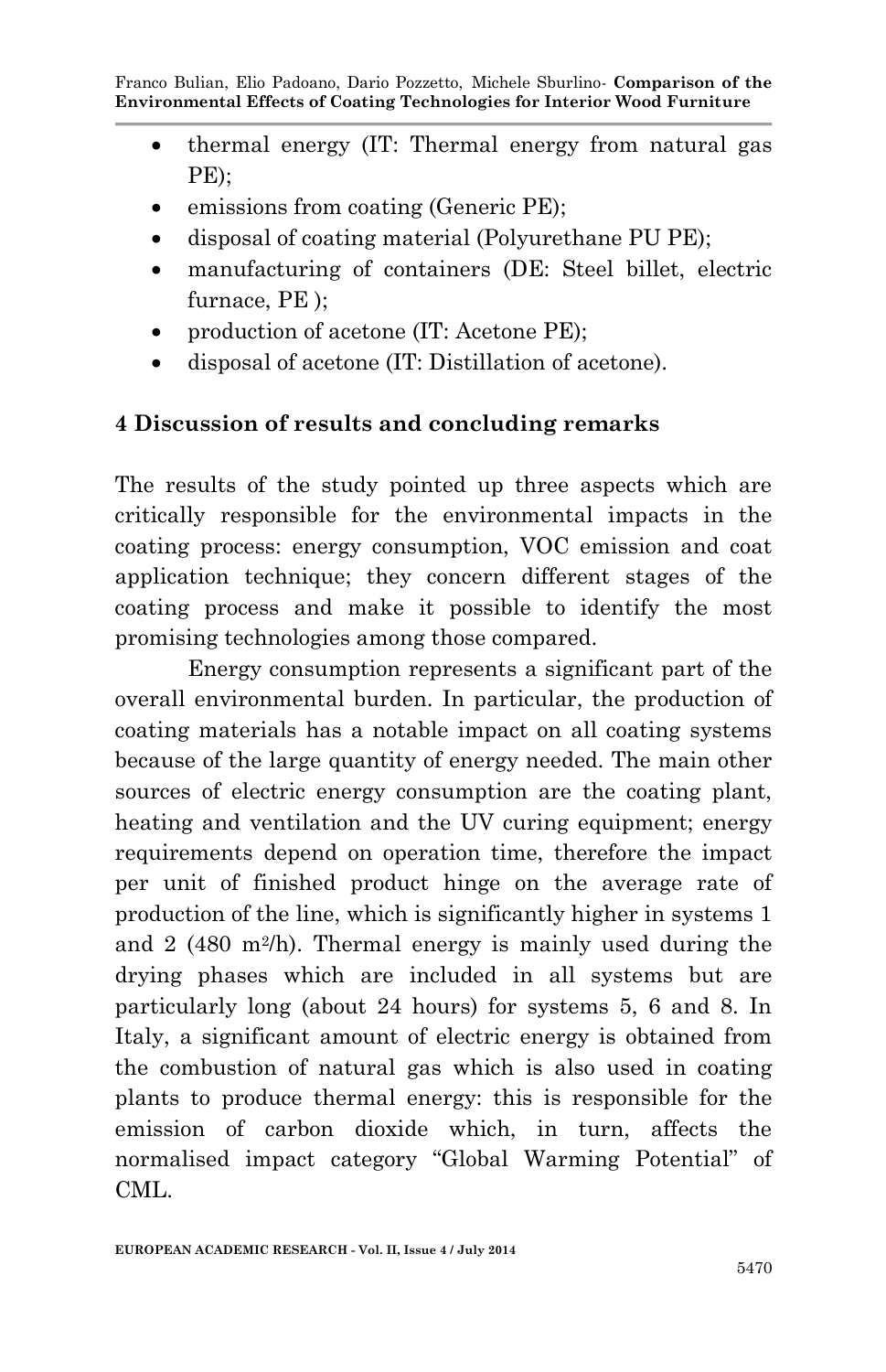The second critical aspect is VOC emission during coating application. This problem is drastically reduced in coating systems with a solid content near to 100% or which are based on water-borne products. Systems 6 and 8, based on organic solvent, need to employ a post-combustor in order to comply with the limits of the Solvent Directive and this increases the quantity of carbon dioxide released during combustion.

Finally, it is worth remarking the importance of the technology employed for coat application. System 5, which is based on manual application by means of pneumatic gun, has the worst environmental performance (Figure 1) due to the poor efficiency in the overall application: three applications are needed to obtain a result comparable, in terms of uniformity and thickness of the material sprayed onto the surface, to those of the other systems.

In conclusion, the life cycle assessment allows the selection of the most promising coating systems for wood furniture from an environmental perspective. In the specific case, the advantages of systems 1, 2, 3 and 7 are related to their good performances with respect to all the three aspects mentioned above (energy consumption, VOC emission, coat application technique). These aspects should form the basis for the evaluation of coating technologies and can possibly support the design of new coating materials and plants.

### **REFERENCES**

Arena, M., Duque Ciceri, N., Terzi, S., Bengo, I., Azzone, G., and Garetti, M. 2009. "A state-of-the-art of industrial sustainability: definitions, tools and metrics." *International Journal of Product Lifecycle Management* 4(1/2/3): 207-251.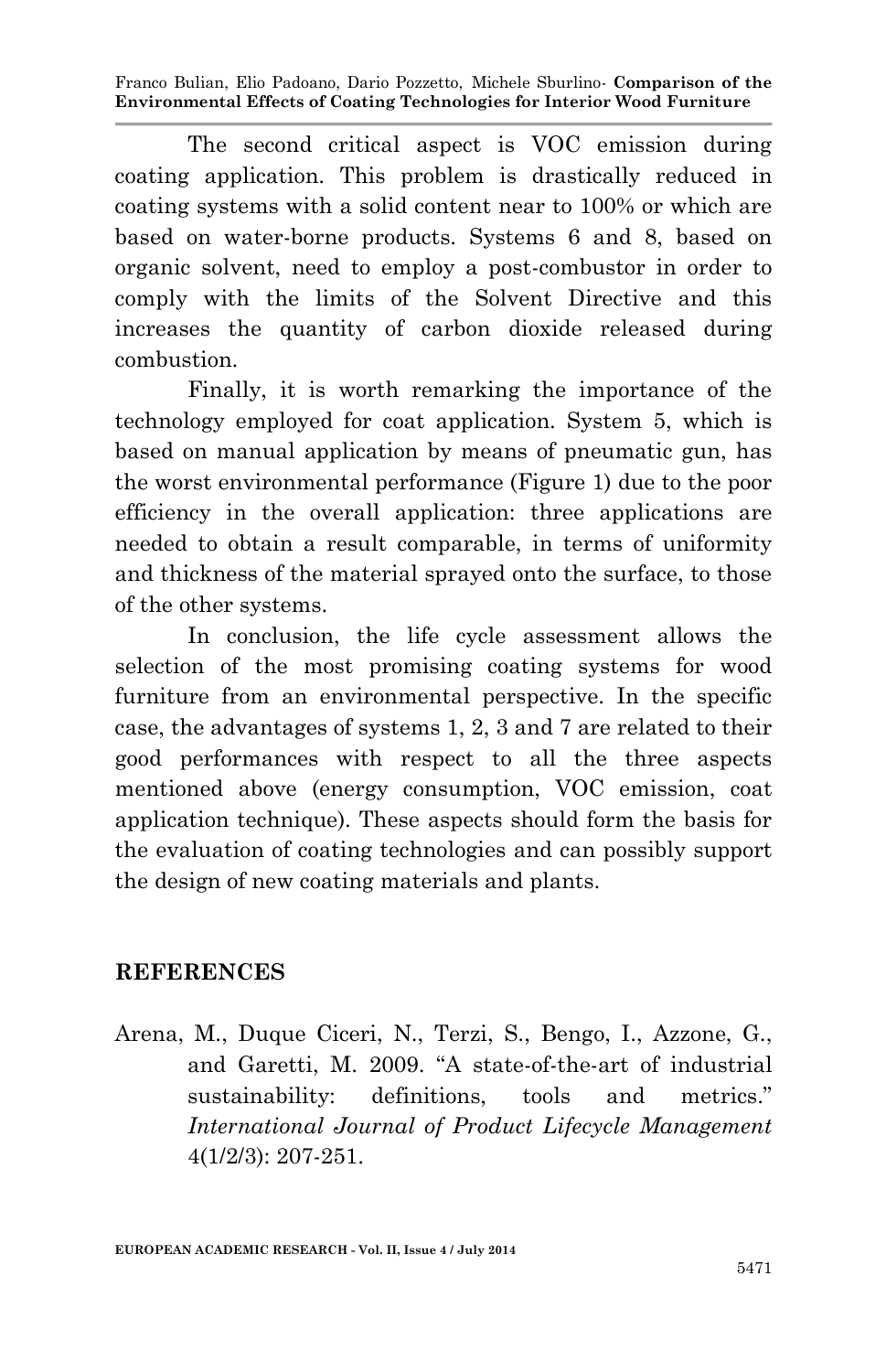- Ansems, A., Van Leeuwen, S., Guinée, J., and Frankl, P. 2005. "Making life-cycle information and interpretative tools available." *TNO report B&O-A R 2005/326*, Netherlands Organisation for Applied Scientific Research, Apeldoom.
- Askham, C., Hanssen, O. J. r., Gade, A. L., Nereng, G., Aaser, C. P., and Christensen, P. 2012. "Strategy tool trial for office furniture." *International Journal of Life Cycle Assessment* 17(6): 666-677.
- Batenburg, R., Helms, R. W., and Versendaal, J. 2006. "PLM roadmap: stepwise PLM implementation based on the concepts of maturity and alignment." *International Journal of Product Lifecycle Management* 1(4): 333-351.
- Borga, F., Citterio, A., Noci, G., and Pizzurno, E. 2009. "Sustainability report in small enterprises: case studies in Italian furniture companies." *Business Strategy and the Environment* 18: 162-176.
- Bovea, M.a.D. and Pérez-Belis, V. 2012. "A taxonomy of ecodesign tools for integrating environmental requirements into the product design process." *Journal of Cleaner Production* 20: 61-71.
- Bovea, M.a.D. and Vidal, R. 2004. "Materials selection for sustainable product design: a case study of wood based furniture eco-design." *Materials and Design* 25: 111-116.
- Bovea, M.a.D. and Wang, B. 2007. "Redesign methodology for developing environmentally conscious products." *International Journal of Production Research* 45: 4057- 4072.
- Bras, B. 2009. "Sustainability and product life cycle management – issues and challenges." *International Journal of Product Lifecycle Management* 4(1/2/3): 23-48.
- Breedveld, L. 2000. "A Dutch Approach to the European Directive on Integrated Pollution Prevention and Control: Using Life-Cycle Assessment for the Integrated Assessment of Technologies." *Journal of Industrial Ecology* 4(2): 35-48.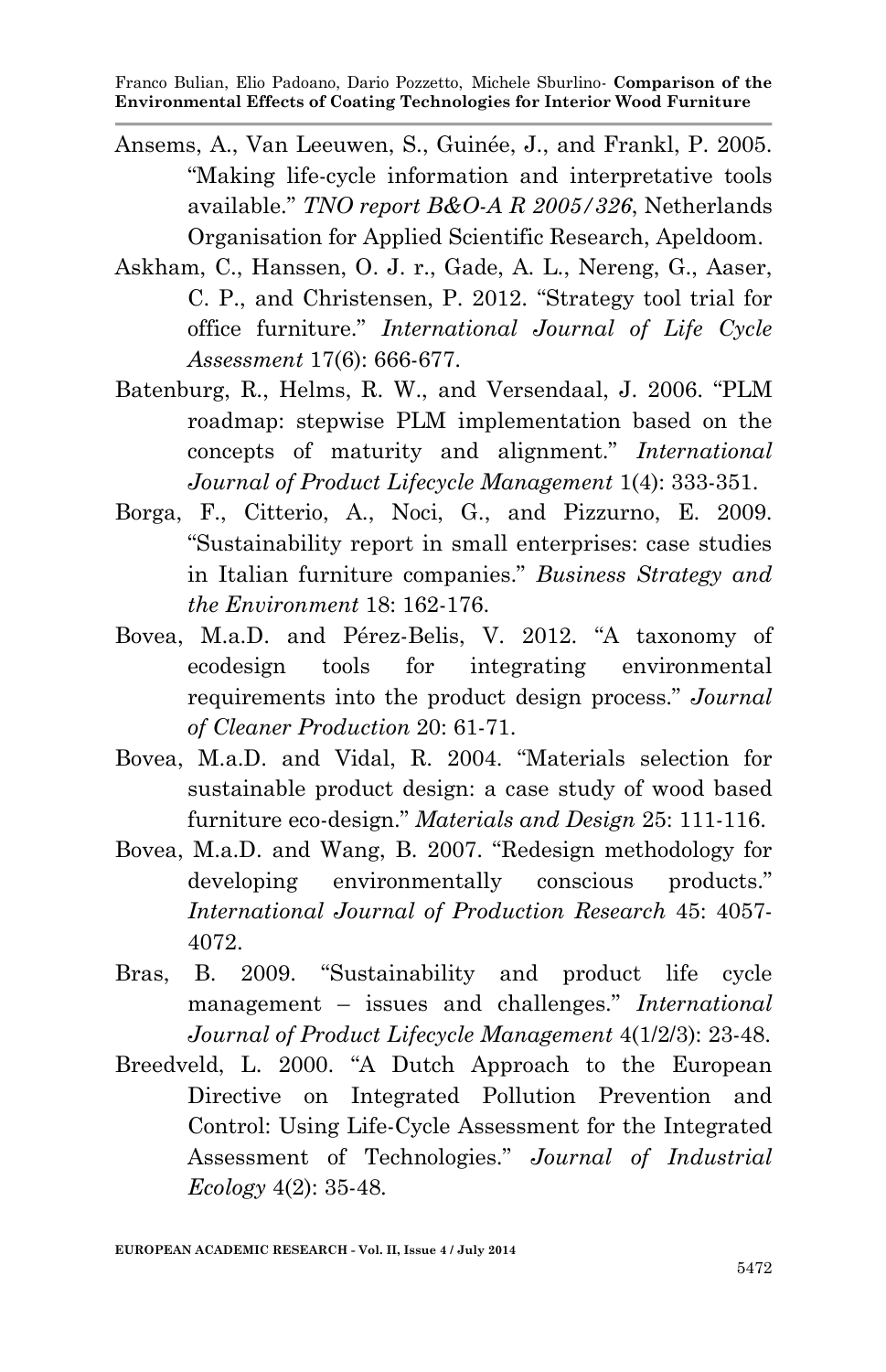- Bulian, F. and Graystone, J.A. 2009. *Wood Coatings. Theory and practice*. Amsterdam: Elsevier.
- Cikankowitz, A. and Laforest, V. 2013. "Using BAT performance as an evaluation method of techniques." *Journal of Cleaner Production* 42: 141-158.
- Ciliberti, F., Pontrandolfo, P., and Scozzi, B. 2008. "Investigating corporate social responsibility in supply chains: a SME perspective." *Journal of Cleaner Production* 16: 1579-1588.
- CML. 2001. *Life Cycle Assessment: an Operational Guide to the ISO Standard. Bureau B&G*. School of System Engineering, Policy Analysis and Management – Delft University of Technology, Delft.
- Coppa, M. and Sriramesh, K. 2013. "Corporate social responsibility among SMEs in Italy." *Public Relations Review* 39: 30-39.
- Curran, M.A. 1996. *Environmental Life-Cycle Assessment*. New York: McGraw-Hill.
- European Commission. 2009. "On the State of Implementation of Integrated Product Policy." COM (2009)693 final, Brussels.
- European Commission. 2011. *International Reference Life Cycle Data System (ILCD) Handbook - Recommendations for Life Cycle Impact Assessment in the European context*. Publications Office of the European Union, Luxemburg.
- European Council. 1999. "Council Directive 1999/13/EC of 11 March 1999 on the limitation of emissions of volatile organic compounds due to the use of organic solvents in certain activities and installations." *Official Journal of the European Communities*. Vol. 1999 L85/1.
- European Environment Agency. 1999. "Making sustainability accountable: Eco-efficiency, resource productivity and innovation." *Topic report No 11*, Copenhagen.
- European Parliament. 2008. "Directive 2008/1/EC of the European Parliament and of the Council of 15 January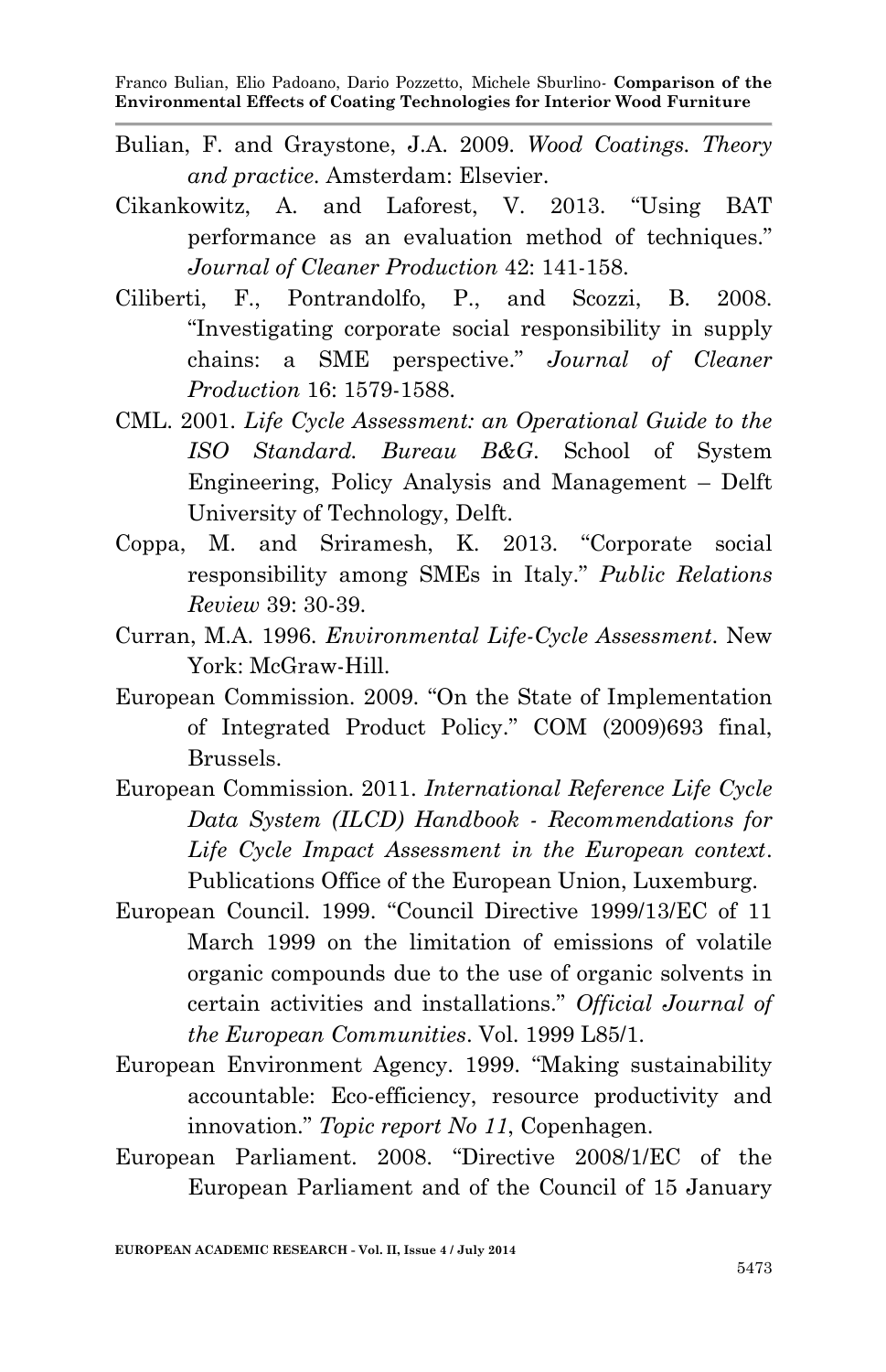2008 concerning integrated pollution prevention and control (codified version)." *Official Journal of the European Union*. Vol. 2008 L24/8.

- Finster, M., Eagan, P., and Hussey, D. 2001. "Linking Industrial Ecology with Business Strategy: Creating Value for Green Product Design." *Journal of Industrial Ecology* 5: 107-125.
- Frondel, M., Horbach, J., and Rennings, K. 2008. "What triggers environmental management and innovation? Empirical evidence for Germany." *Ecological Economics* 66: 153-160.
- Geldermann, J. and Rentz, O. 2005. "Multi-criteria Analysis for Technique Assessment: Case Study from Industrial Coating." *Journal of Industrial Ecology* 9(3): 127-142.
- González-García, S., Gasol, C.M., Lozano, R.G., Moreira, M.T., Gabarrell, X., Rieradevall i Pons, J. and Feijoo, G. 2011. "Assessing the global warming potential of wooden products from the furniture sector to improve their ecodesign." *Science of the Total Environment* 410–411: pp. 16-25.
- Guinée, J.B., Heijungs, R., Huppes, G., Zamagni, A., Masoni, P., Buonamici, R., Ekvall, T., and Rydberg, T. 2011. "Life cycle assessment: past, present, and future." *Environmental Science and Technology* 45: 90-96.
- Gustafsson, L.M. and Börjesson, P. 2007. "Life cycle assessment in green chemistry." *International Journal of Life Cycle Assessment* 12: 151-159.
- Hall, B.H., Lotti, F., and Mairesse, J. 2009. "Innovation and productivity in SMEs: empirical evidence for Italy." *Small Business Economics* 33: 13-33.
- Meijer, A., Huijbregts, M., and Reijnders, L. 2005. "Human Health Damages due to Indoor Sources of Organic Compounds and Radioactivity in Life Cycle Impact Assessment of Dwellings - Part 2: Damage Scores."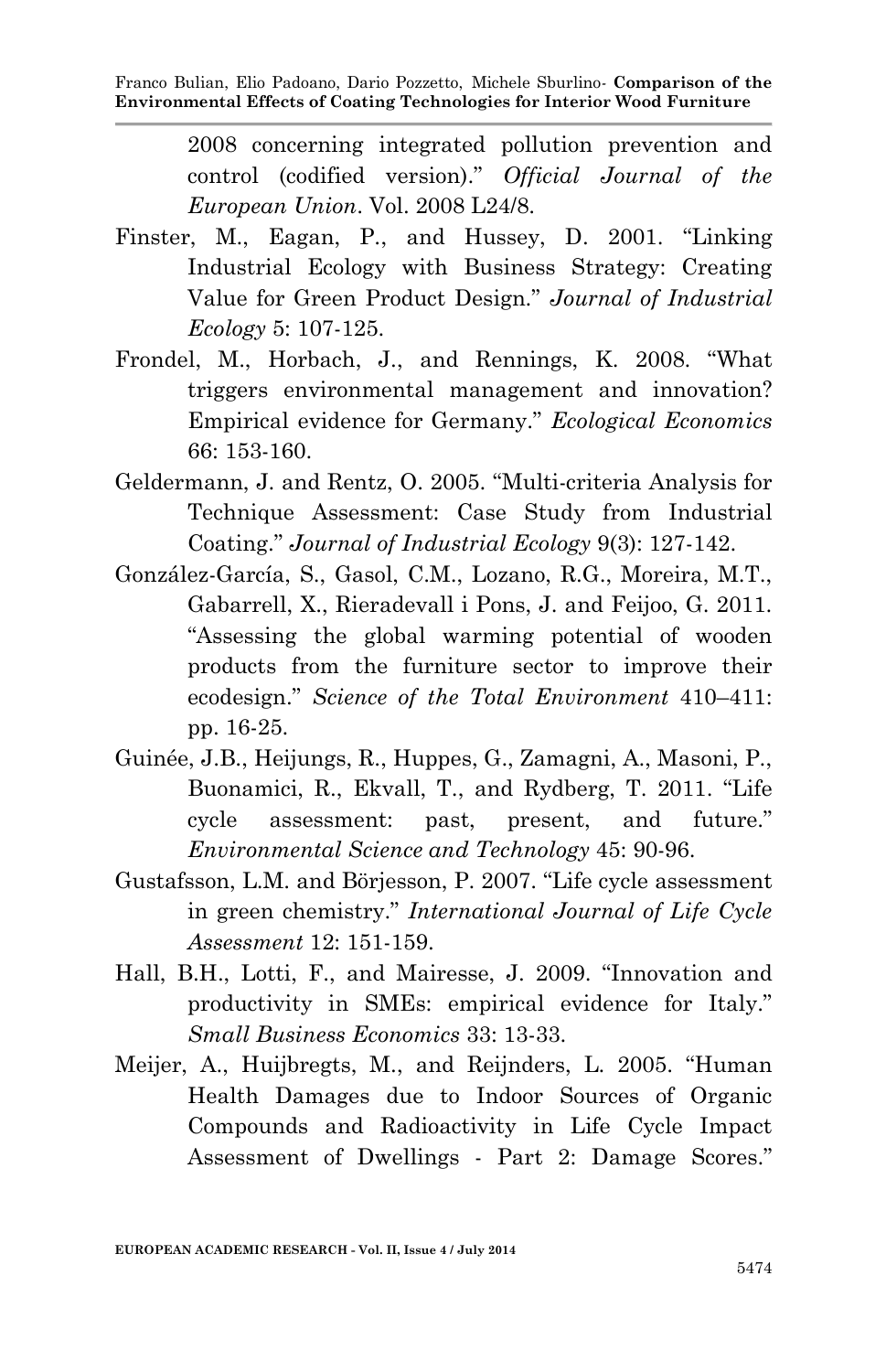*International Journal of Life Cycle Assessment* 10: 383- 392.

- Olsen, S.I., Christensen, F.M., Hauschild, M., Pedersen, F., Larsen, H.F., and Torslov, J. 2001. "Life cycle impact assessment and risk assessment of chemicals — a methodological comparison." *Environmental Impact Assessment Review* 21: 385-404.
- Parikka-Alhola, K. 2008. "Promoting environmentally sound furniture by green public procurement." *Ecological Economics* 68: 472-485.
- Roux, M.-L. 2004. "Different coating alternatives to meet the European VOC Directive in the Furniture Industry." Paper presented at *COST E18 Joint Working Group Meeting*, Lisbon, pp. 1-10.
- Scruggs, C.E. 2013. "Reducing hazardous chemicals in consumer products: proactive company strategies." *Journal of Cleaner Production* 44: 105-114.
- Srivastava, S.K. 2007. "Green supply-chain management: A state-of-the-art literature review." *International Journal of Management Reviews* 9: 53-80.
- Taylor, B. 2006. "Encouraging industry to assess and implement cleaner production measures." *Journal of Cleaner Production* 14: 601-609.
- Testa, F., Styles, D., and Iraldo, F. 2012. "Case study evidence that direct regulation remains the main driver of industrial pollution avoidance and may benefit operational efficiency." *Journal of Cleaner Production* 21: 1-10.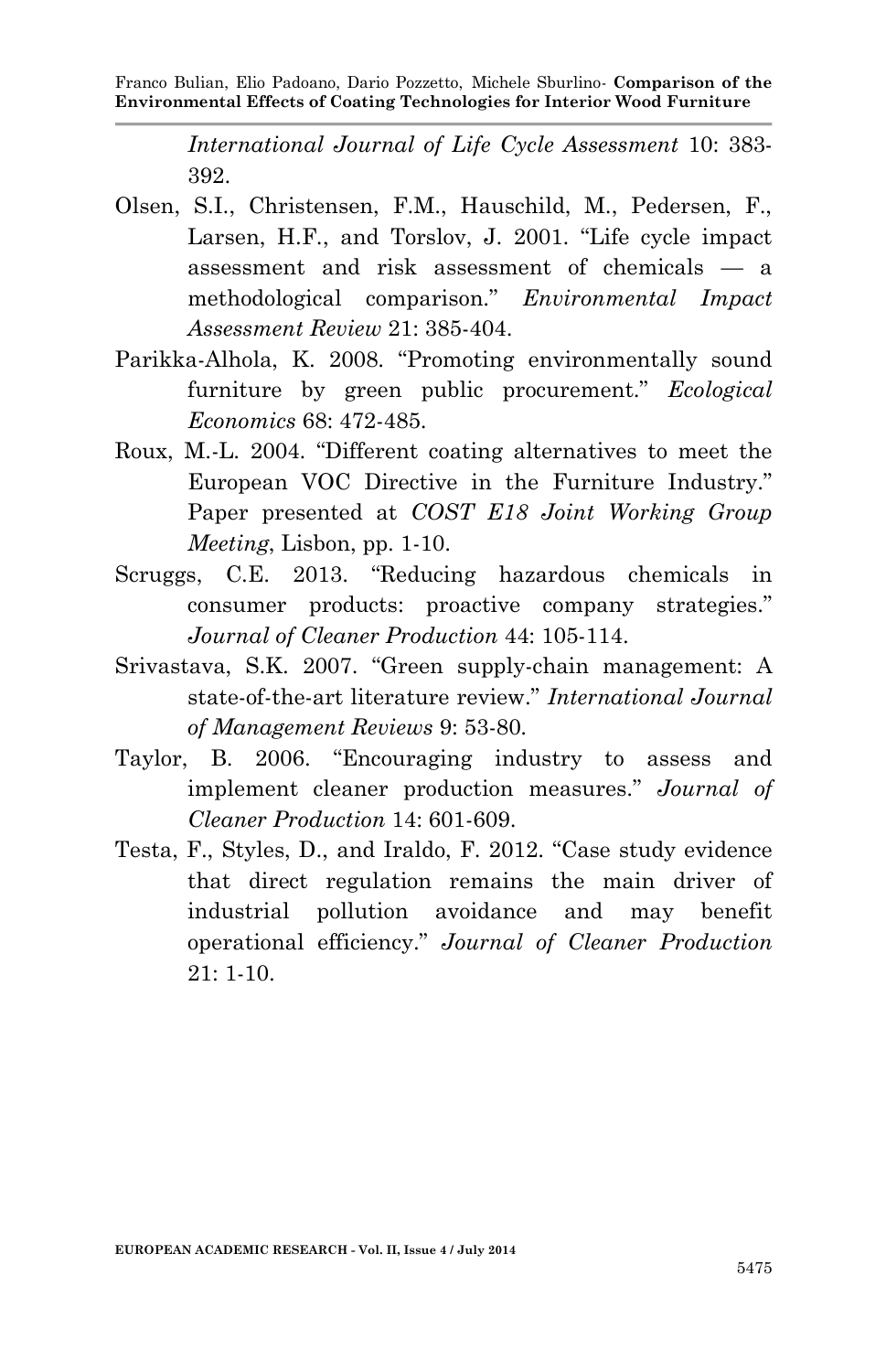| Table 1. Technical data of Coating system 1 |               |                          |                     |  |  |  |
|---------------------------------------------|---------------|--------------------------|---------------------|--|--|--|
| Materials                                   | Solid content | Solvent content          | Transfer efficiency |  |  |  |
|                                             | (%)           | (%)                      | $\frac{9}{6}$       |  |  |  |
| Stain                                       | 10            | 90                       | 95                  |  |  |  |
| Photocuring<br>acrylic                      | 100           | $\overline{\phantom{a}}$ | 95                  |  |  |  |
| base coat                                   |               |                          |                     |  |  |  |
| Photocuring<br>acrylic                      | 100           | ۰                        | 95                  |  |  |  |
| filler                                      |               |                          |                     |  |  |  |
| Photocuring polyester                       | 99            |                          | 95                  |  |  |  |
| top coat                                    |               |                          |                     |  |  |  |

|  | Table 1. Technical data of Coating system 1 |  |  |  |  |  |
|--|---------------------------------------------|--|--|--|--|--|
|--|---------------------------------------------|--|--|--|--|--|

| Phase                 | Coating material                          | System              | Application rate<br>$(g/m^2)$ |
|-----------------------|-------------------------------------------|---------------------|-------------------------------|
| Substrate preparation | Grain: 150/180                            | Automatic<br>sander |                               |
| Stain application     | Solvent based stain<br>(Cherry)           | Roller coater       | 7                             |
| Base coat application | Photocuring<br>acrylic<br>clear base coat | Roller coater       | 40                            |
| Filler application    | Photocuring acrylic<br>clear filler       | Reverse             | 100                           |
| Sanding               | Grain: 320                                | Manual sander       |                               |
| Top coat application  | Photocuring<br>acrylic<br>clear top coat  | Curtain coater      | 240                           |
| Polishing             | 1000/1200.<br>Grain:<br>polish            | Manual              |                               |

### **Table 2. Technical data of Coating system 2**

| Materials              | Solid content    | Solvent content  | Transfer efficiency |
|------------------------|------------------|------------------|---------------------|
|                        | (%)              | $(\%)$           | $\left( % \right)$  |
| Stain                  | 10               | 90               | 95                  |
| Photocuring acrylic    | 100              |                  | 95                  |
| base coat              |                  |                  |                     |
| Photocuring acrylic    | 100              |                  | 95                  |
| filler                 |                  |                  |                     |
| Photocuring polyester  | 99               | 1                | 95                  |
| base coat              |                  |                  |                     |
| Photocuring water      | 68.9             | $3.6\,$          | 95                  |
| based acrylic top coat |                  |                  |                     |
|                        |                  |                  |                     |
| Phase                  | Coating material | System           | Application rate    |
|                        |                  |                  | (g/m <sup>2</sup> ) |
| Substrate preparation  | Grain: 150/180   | Automatic sander |                     |
| Stain application      | Solvent<br>based | Roller coater    | 7                   |
|                        | stain (Cherry)   |                  |                     |

**EUROPEAN ACADEMIC RESEARCH - Vol. II, Issue 4 / July 2014**

Base coat application Photocuring Roller coater 40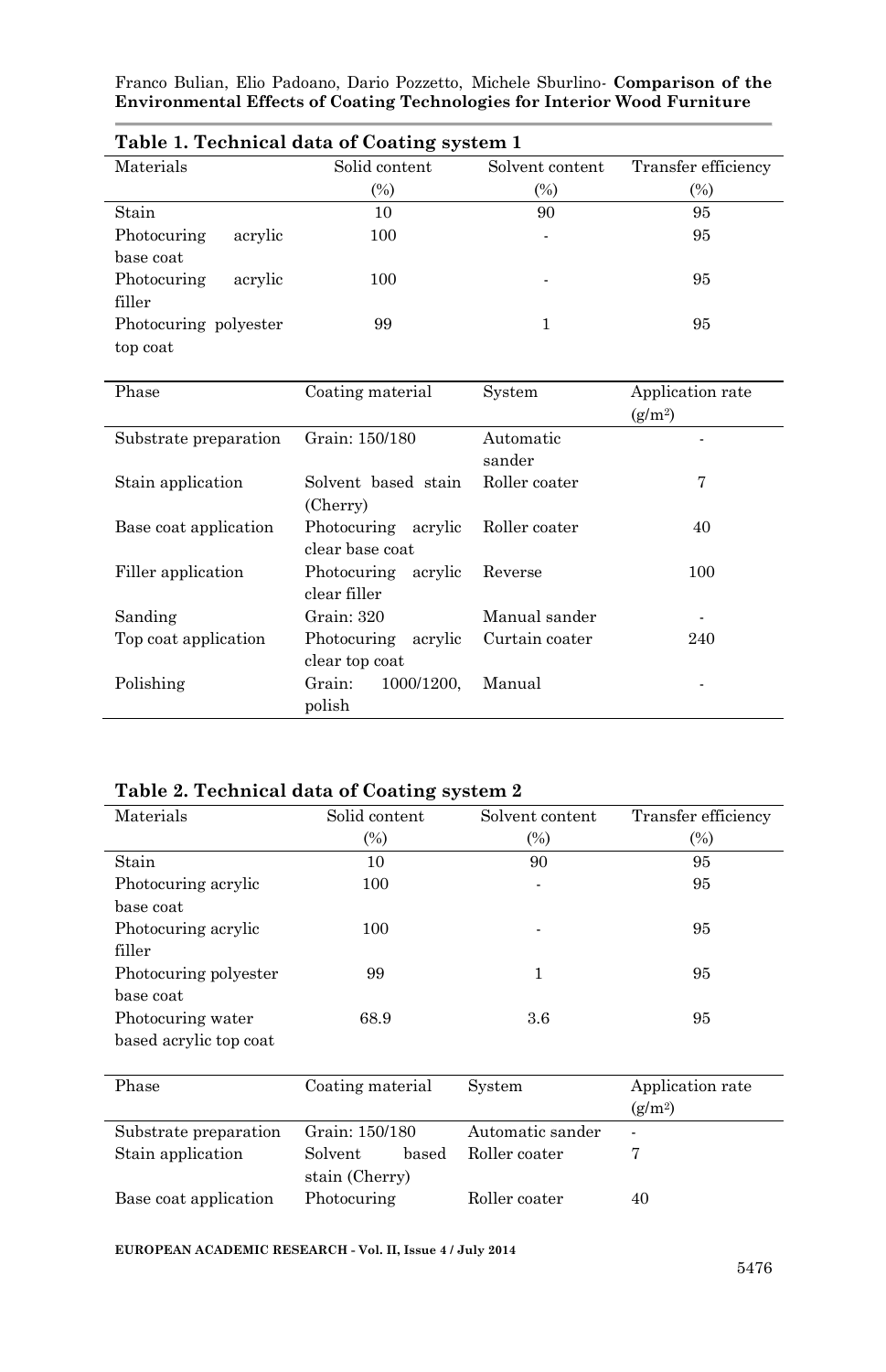|                       | acrylic clear base<br>coat                           |                  |     |
|-----------------------|------------------------------------------------------|------------------|-----|
| Filler application    | Photocuring<br>acrylic clear filler                  | Reverse          | 100 |
| Sanding               | Grain: 320                                           | Manual sander    | ٠   |
| Base coat application | Photocuring<br>polyester<br>clear<br>base coat       | Curtain coater   | 200 |
| Sanding               | Grain: 400/600                                       | Automatic sander | ۰   |
| Top coat application  | Photocuring water<br>based clear acrylic<br>top coat | Curtain coater   | 50  |

### **Table 3. Technical data of Coating system 3**

| Materials              | Solid content | Solvent content | Transfer efficiency |
|------------------------|---------------|-----------------|---------------------|
|                        | $(\%)$        | $(\%)$          | $(\%)$              |
| Stain                  | 10            | 90              | 95                  |
| Photocuring acrylic    | 100           | ٠               | 95                  |
| base coat              |               |                 |                     |
| Photocuring acrylic    | 100           |                 | 95                  |
| filler                 |               |                 |                     |
| Photocuring polyester  | 99            |                 | 95                  |
| base coat              |               |                 |                     |
| Photocuring water      | 60            | 3.6             | 40                  |
| based acrylic top coat |               |                 |                     |

| Phase                 | Coating material                                            | System                              | Application rate<br>$(g/m^2)$ |
|-----------------------|-------------------------------------------------------------|-------------------------------------|-------------------------------|
| Substrate preparation | Grain: 150/180                                              | Automatic sander                    |                               |
| Stain application     | Solvent<br>based<br>stain (Cherry)                          | Roller coater                       | 7                             |
| Base coat application | Photocuring<br>acrylic clear base<br>coat                   | Roller coater                       | 40                            |
| Filler application    | Photocuring<br>acrylic clear filler                         | Reverse                             | 100                           |
| Sanding               | Grain: 320                                                  | Manual sander                       |                               |
| Base coat application | Photocuring<br>clear<br>polyester<br>base coat              | Curtain coater                      | 200                           |
| Sanding               | Grain: 400/600                                              | Automatic sander                    |                               |
| Top coat application  | Photocuring water<br>based clear acrylic<br>top coat (matt) | Hydraulic<br>air-<br>assisted spray | 100                           |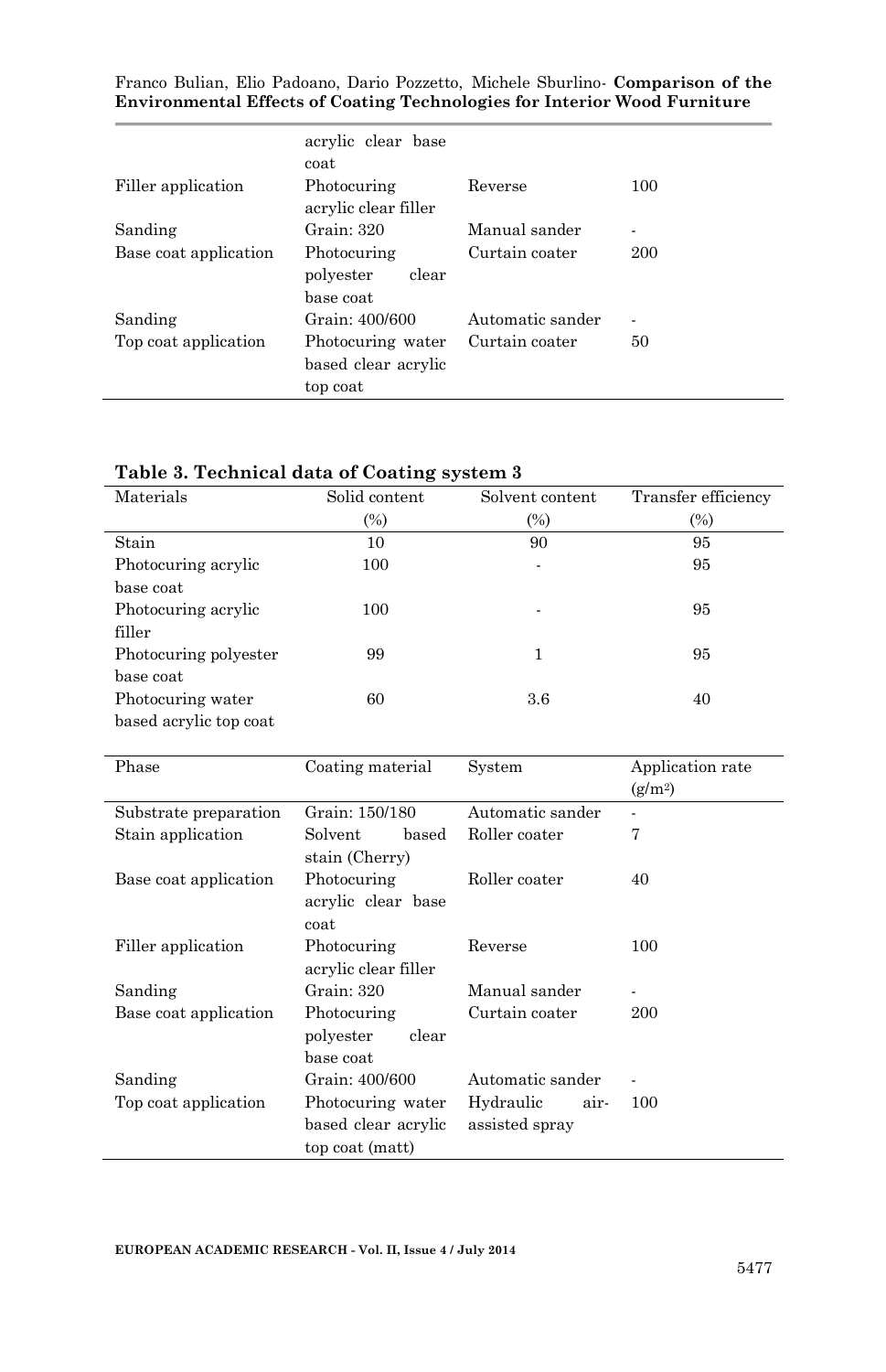| Materials               | Solid content<br>$(\%)$ | Solvent content<br>$\left(\%\right)$ | Transfer efficiency<br>(%) |
|-------------------------|-------------------------|--------------------------------------|----------------------------|
| Stain                   | 10                      | 90                                   | 95                         |
| Photocuring acrylic     | 100                     |                                      | 95                         |
| base coat               |                         |                                      |                            |
| Photocuring acrylic     | 100                     |                                      | 95                         |
| filler                  |                         |                                      |                            |
| Photocuring polyester   | 99                      | 1                                    | 95                         |
| base coat               |                         |                                      |                            |
| Acrylic $(2K)$ top coat | 30                      | 70                                   | 40                         |
|                         |                         |                                      |                            |

### **Table 4. Technical data of Coating system 4**

| Phase                 | Coating material                               | System                              | Application rate<br>$(g/m^2)$ |
|-----------------------|------------------------------------------------|-------------------------------------|-------------------------------|
| Substrate preparation | Grain: 150/180                                 | Automatic sander                    |                               |
| Stain application     | based<br>Solvent<br>stain (Cherry)             | Roller coater                       | 7                             |
| Base coat application | Photocuring<br>acrylic clear base<br>coat      | Roller coater                       | 40                            |
| Filler application    | Photocuring<br>acrylic clear filler            | Reverse                             | 100                           |
| Sanding               | Grain: 320                                     | Sanding (manual)                    | $\overline{\phantom{m}}$      |
| Base coat application | Photocuring<br>polyester<br>clear<br>base coat | Curtain coater                      | 200                           |
| Sanding               | Grain: 400/600                                 | Automatic sander                    |                               |
| Top coat application  | 2K Solvent based<br>acrylic clear top<br>coat  | Hydraulic<br>air-<br>assisted spray | 100                           |

### **Table 5. Technical data of Coating system 5**

| Materials             | Solid content     | Solvent content   | Transfer efficiency |
|-----------------------|-------------------|-------------------|---------------------|
|                       | $(\%)$            | $\left(\%\right)$ | $\left( % \right)$  |
| Polyester base coat   | 35                | 65                | 40                  |
| (paint)               |                   |                   |                     |
| Water borne           | 60                | $3.5\,$           | 40                  |
| photocuring top coat  |                   |                   |                     |
|                       |                   |                   |                     |
| Phase                 | Coating material  | System            | Application rate    |
|                       |                   |                   | (g/m <sup>2</sup> ) |
| Substrate preparation | Grain: 150/180    | Automatic sander  | ٠                   |
| Base coat application | Polyester<br>base | Pneumatic<br>gun  | 200                 |
|                       | paint             | (manual)          |                     |
| Base coat application | Polyester<br>base | Pneumatic<br>gun  | 300                 |

**EUROPEAN ACADEMIC RESEARCH - Vol. II, Issue 4 / July 2014**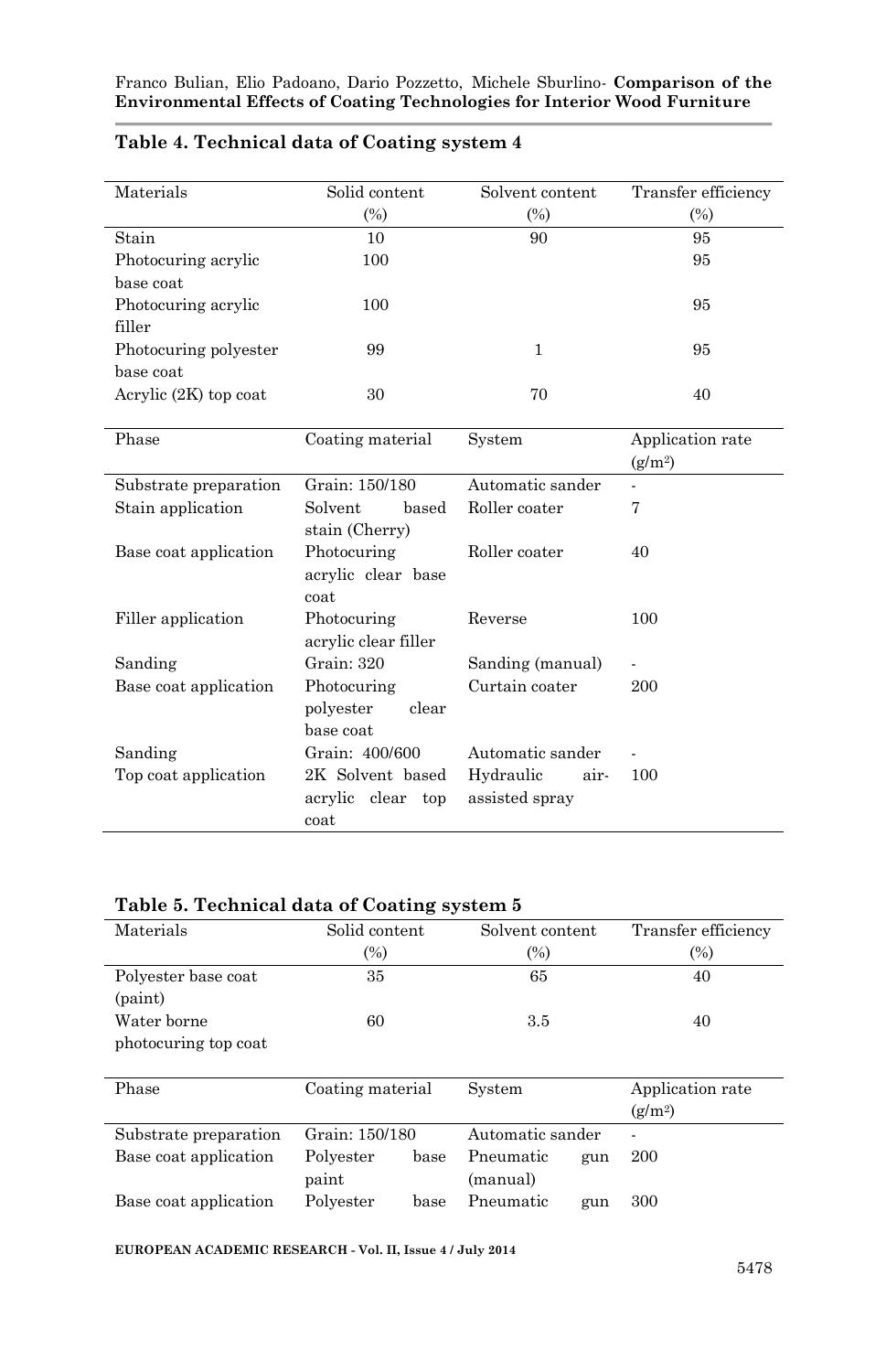| Base coat application | paint<br>Polyester<br>paint  | base         | (manual)<br>Pneumatic<br>(manual) | gun  | 300                      |
|-----------------------|------------------------------|--------------|-----------------------------------|------|--------------------------|
| Sanding               | Grain: 400/600               |              | Automatic sander                  |      | $\overline{\phantom{a}}$ |
| Top coat application  | Water<br>photocuring<br>coat | borne<br>top | Hydraulic<br>assisted spray       | air- | 80                       |

#### **Table 6. Technical data of Coating system 6**

| Materials             | Solid content       | Solvent content   | Transfer efficiency |
|-----------------------|---------------------|-------------------|---------------------|
|                       | $(\%)$              | (%)               | $\left(\%\right)$   |
| Polyester base coat   | 65                  | 35                | 40                  |
| 2K Acrylic top coat   | 30                  | 70                | 40                  |
|                       |                     |                   |                     |
| Phase                 | Coating material    | System            | Application rate    |
|                       |                     |                   | $(g/m^2)$           |
| Substrate preparation | Grain: 150/180      | Automatic sander  |                     |
| Base coat application | Polyester<br>base   | Pneumatic<br>gun  | 200                 |
|                       | paint               | (manual)          |                     |
| Base coat application | Polyester<br>base   | Pneumatic<br>gun  | 300                 |
|                       | paint               | (manual)          |                     |
| Base coat application | Polyester<br>base   | Pneumatic<br>gun  | 300                 |
|                       | paint               | (manual)          |                     |
| Sanding               | Grain: 400/600      | Automatic sander  |                     |
| Top coat application  | 2K Acrylic top coat | Hydraulic<br>air- | 110                 |
|                       |                     | assisted spray    |                     |

### **Table 7. Technical data of Coating system 7**

| Materials             | Solid content | Solvent content | Transfer efficiency |  |
|-----------------------|---------------|-----------------|---------------------|--|
|                       | $\frac{1}{2}$ | (%)             | $\frac{1}{2}$       |  |
| Water based stain     | 10            | 2               | 40                  |  |
| Water based           | 85            | $3.5\,$         | 40                  |  |
| photocuring base coat |               |                 |                     |  |
| Water borne           | 60            | 3.5             | 40                  |  |
| photocuring top coat  |               |                 |                     |  |

| Phase                 | Coating material          | System            | Application rate<br>$(g/m^2)$ |  |
|-----------------------|---------------------------|-------------------|-------------------------------|--|
| Substrate preparation | Grain: 150/180            | Automatic sander  | ۰                             |  |
| Stain application     | Water based stain         | Pneumatic<br>gun  | $\overline{\phantom{a}}$      |  |
|                       |                           | (automatic)       |                               |  |
| Sanding               | Scotch brite $\mathbb{R}$ |                   | ۰                             |  |
| Base coat application | Water<br>based            | Hydraulic<br>air- | 80                            |  |
|                       | photocuring<br>base       | assisted spray    |                               |  |

#### **EUROPEAN ACADEMIC RESEARCH - Vol. II, Issue 4 / July 2014**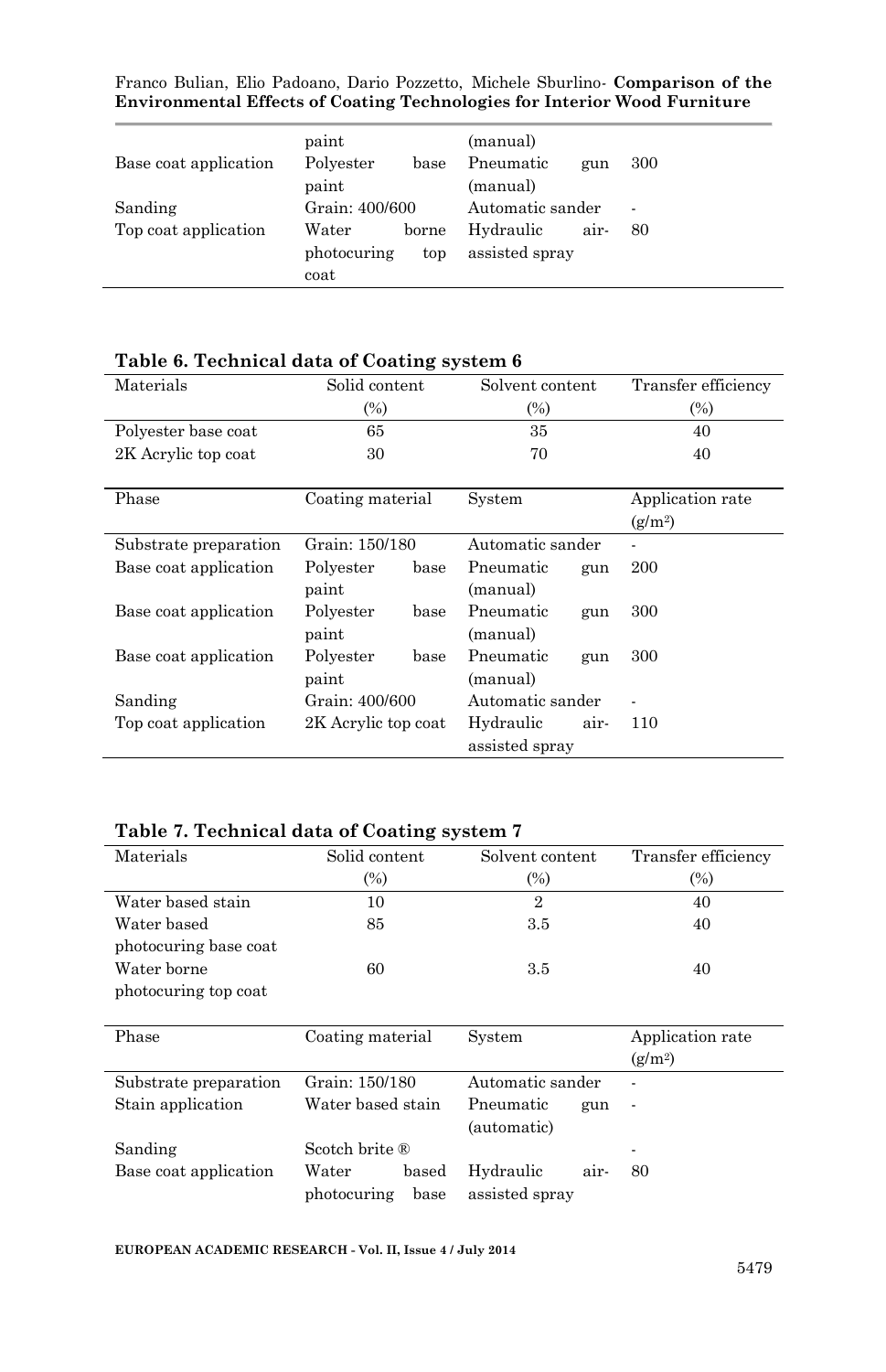| Sanding                         | coat<br>Scotch brite $\mathbb{R}$              |              |                             |      | ۰       |
|---------------------------------|------------------------------------------------|--------------|-----------------------------|------|---------|
| Base coat application           | Water<br>photocuring base<br>coat              | based        | Hydraulic<br>assisted spray | air- | 80      |
| Sanding<br>Top coat application | Scotch brite ®<br>Water<br>photocuring<br>coat | borne<br>top | Hydraulic<br>assisted spray | air- | ۰<br>80 |

### **Table 8. Technical data of Coating system 8**

| Materials             | Solid content       | Solvent content  | Transfer efficiency                     |
|-----------------------|---------------------|------------------|-----------------------------------------|
|                       | $(\%)$              | $(\%)$           | (%)                                     |
| Polyester base coat   | 65                  | 35               | 40                                      |
| 2K solvent based      | 35                  | 65               | 40                                      |
| polyurethane top coat |                     |                  |                                         |
| Phase                 | Coating material    | System           | Application rate<br>(g/m <sup>2</sup> ) |
| Substrate preparation | Grain: 150/180      | Automatic sander |                                         |
| Base coat application | Polyester<br>base   | Pneumatic<br>gun | 200                                     |
|                       | paint               | (manual)         |                                         |
| Base coat application | Polyester<br>base   | Pneumatic<br>gun | 300                                     |
|                       | paint               | (manual)         |                                         |
| Base coat application | Polyester<br>base   | Pneumatic<br>gun | 300                                     |
|                       | paint               | (manual)         |                                         |
| Sanding               | Grain: 400/600      | Automatic sander |                                         |
| Top coat application  | 2K solvent based    | Pneumatic<br>gun | 120                                     |
|                       | polyurethane<br>top | (manual)         |                                         |
|                       | coat (paint)        |                  |                                         |

#### **Table 9. Inventory analysis: input data of coating systems**

| Input data  | Coating system |                |        |        |        |        |        |        |  |  |
|-------------|----------------|----------------|--------|--------|--------|--------|--------|--------|--|--|
| Inventory   | 1              | $\overline{2}$ | 3      | 4      | 5      | 6      | 7      | 8      |  |  |
| Analysis    |                |                |        |        |        |        |        |        |  |  |
| Acetone     | 0.0031         | 0.0049         | 0.0049 | 0.0049 | 0.0030 | 0.0030 | 0.0000 | 0.0030 |  |  |
| (kg)        |                |                |        |        |        |        |        |        |  |  |
| Base coat   | 0.1547         | 0.3653         | 0.3653 | 0.4074 | 2.0000 | 2.0000 | 0.4500 | 2.0000 |  |  |
| (kg)        |                |                |        |        |        |        |        |        |  |  |
| Top coat    | 0.2526         | 0.0842         | 0.2500 | 0.2000 | 0.2000 | 0.2750 | 0.2000 | 0.3000 |  |  |
| (kg)        |                |                |        |        |        |        |        |        |  |  |
| Electricity | 1.5339         | 2.1375         | 5.1300 | 3.0420 | 4.3920 | 4.5570 | 4.7088 | 4.5570 |  |  |
| (MJ)        |                |                |        |        |        |        |        |        |  |  |
| Containers  | 0.0269         | 0.0297         | 0.0406 | 0.0401 | 0.1453 | 0.1503 | 0.0429 | 0.1520 |  |  |
| (kg)        |                |                |        |        |        |        |        |        |  |  |

**EUROPEAN ACADEMIC RESEARCH - Vol. II, Issue 4 / July 2014**